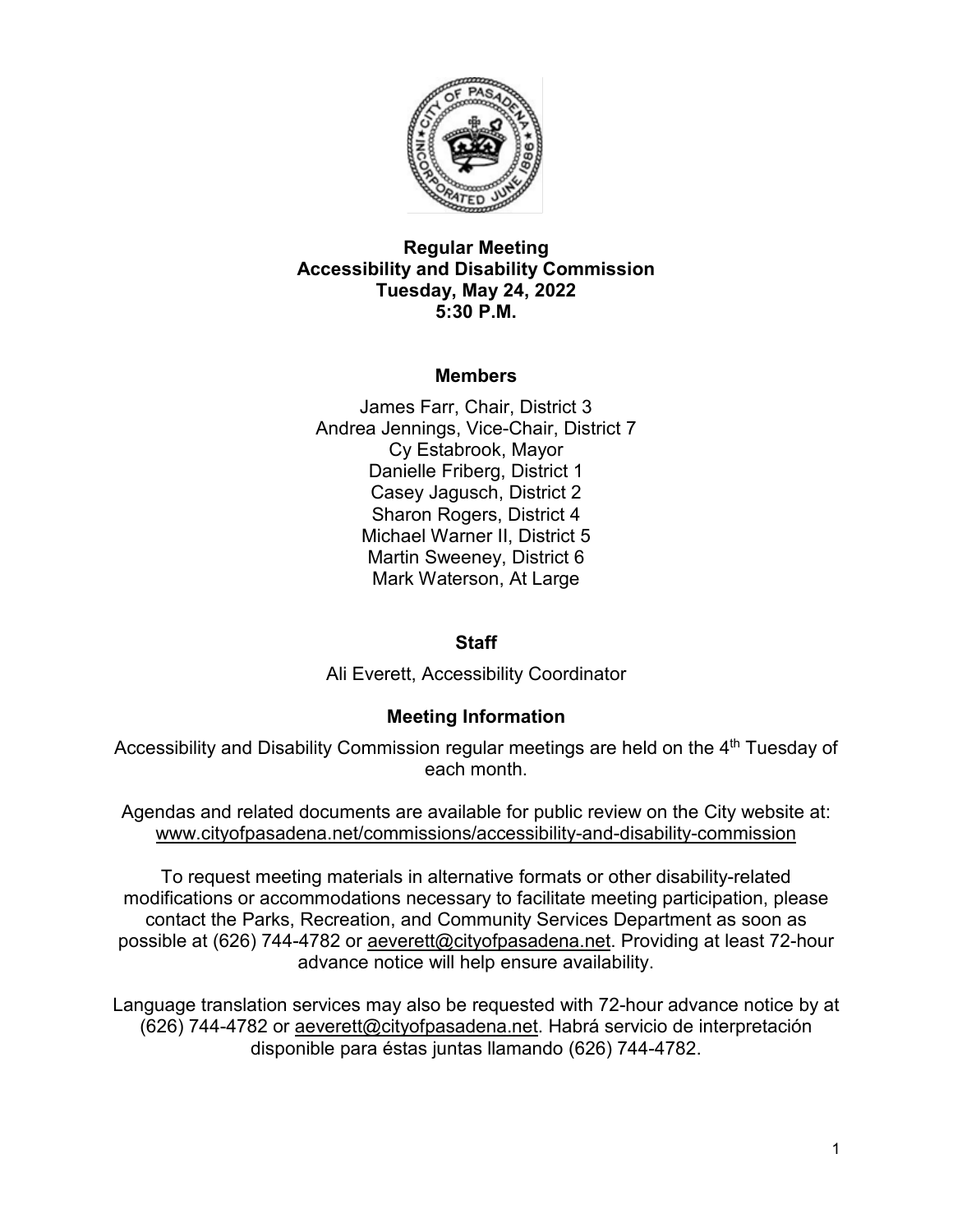# **Public Participation**

The following meeting will take place solely by teleconference/videoconference.

Members of the public may participate electronically in the open session portion of the meeting.

Access to the meeting is as follows:

# **Video Conference:** <https://us02web.zoom.us/j/87627462237>

**OR**

**Phone:** 1 (669) 900-6833 – Webinar ID: 876 2746 2237

# **Public Comment Instructions**

If you wish to provide comments, you may do so as follows:

# **1. Advance correspondence, to become part of the record:**

Members of the public may submit correspondence of any length prior to the start of the meeting, at the following email address: [aeverett@cityofpasadena.net.](mailto:aeverett@cityofpasadena.net) These comments will be provided to the members of the body if received by 5:30 p.m. on the day of the meeting, and will become part of the meeting record. They will not be read aloud. Correspondence received after that time will be provided to members of the body later.

# **2. Live public comments during the meeting:**

During the meeting, members of the public may provide live public comment on an agenda item, at the time the Chair solicits public comment, by either (a) if using the Zoom program, selecting the "raise hand" function; or (b) if participating by telephone, pressing \*9 to raise your hand. Public comments are limited to 3 minutes each, and the Chair or the Commission may limit this time if reasonable under the circumstances.

Your phone call to the Commission meeting will be recorded as part of the Commission meeting. By staying on the line and making public comment during the Commission meeting, you are agreeing to have your phone call recorded.

If you need a reasonable modification or accommodation pursuant to the Americans with Disabilities Act because you are unable to participate electronically as set forth above, please contact the Parks, Recreation and Community Services Department as soon as possible at (626) 744-4782 or [aeverett@cityofpasadena.net.](mailto:aeverett@cityofpasadena.net)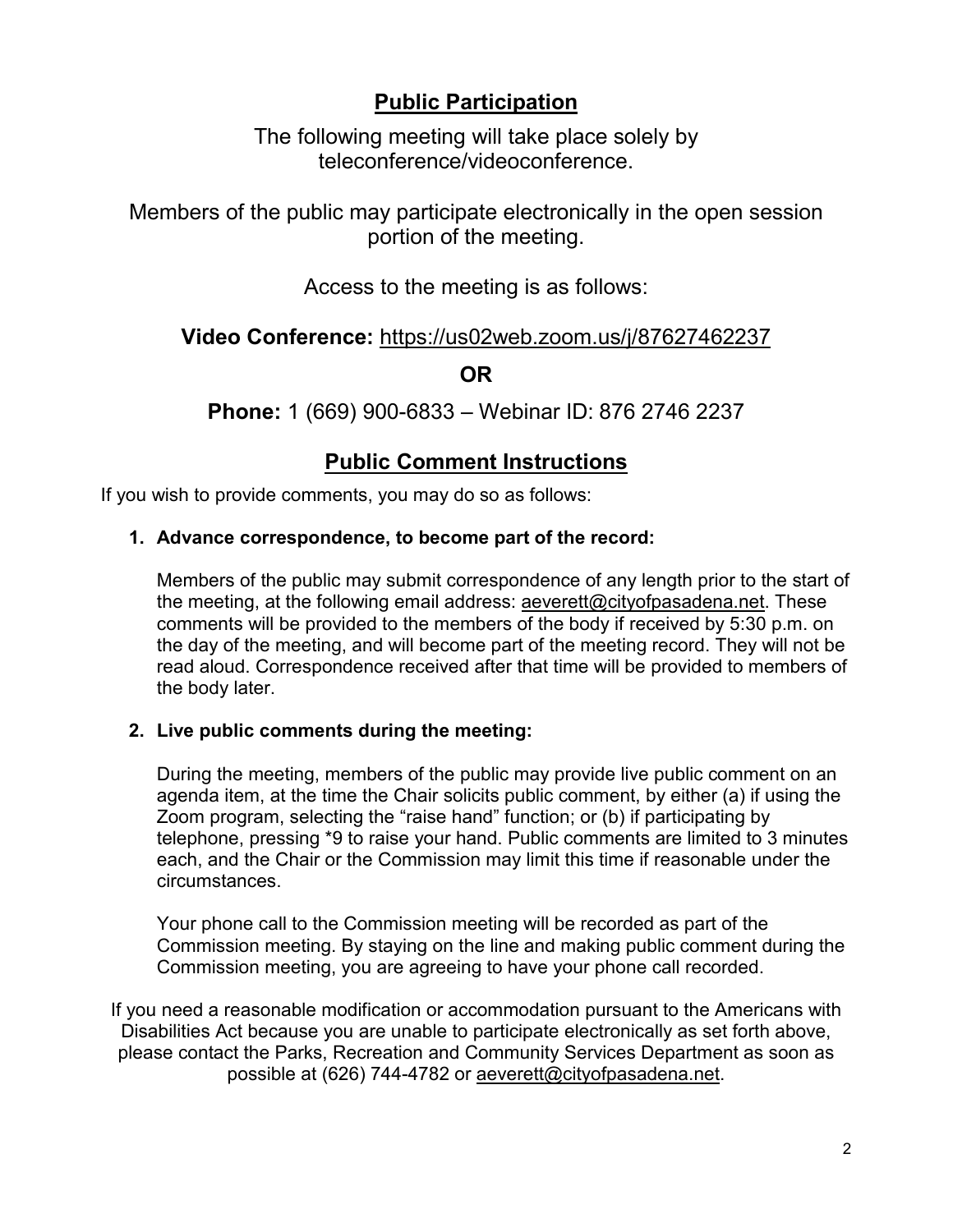

# **Agenda**

### **Regular Meeting Accessibility and Disability Commission Tuesday, May 24, 2022 5:30 P.M.**

- **1. Call to order**
- **2. Roll call**
- **3. Public comments for items not on the agenda**

# **4. Approval of minutes**

• April 26, 2022\*

#### **5. New business Action items**

- Establish Nominating Committee for FY 2022-2023 Commission Officers Chair Farr
- Finalize the date and time of the Annual Meeting

#### **6. Old business Action item**

- Commission work plan updates and discussion\*
	- o Report from the Robert Gorski Access Award ad hoc committee and selection of the 2022 Award Recipient
- **7. Reports/comments from the Chair**
- **8. Comments from Commissioners**
- **9. Staff comments**
- **10.Upcoming meeting agenda items**
- **11.Adjournment**

\*Attachments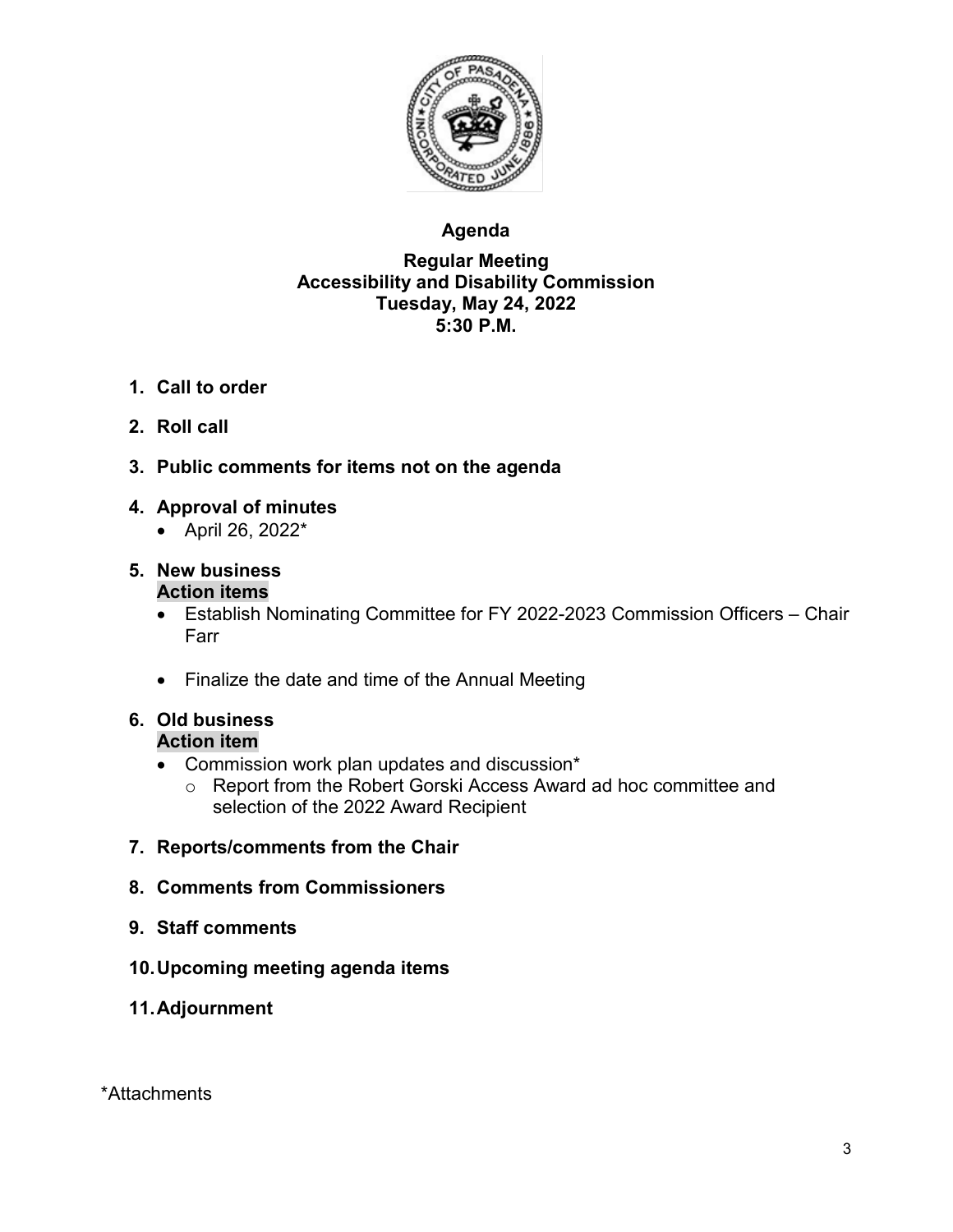Posting statement: I hereby certify that this Agenda, in its entirety was posted on the City Council Chamber Board S249, and the bulletin board in the rotunda area at City Hall, 100 North Garfield Avenue on or before the 21<sup>st</sup> day of April 2022, by 5:30 p.m. The agenda may be viewed at the City's website at [www.cityofpasadena.net/commissions/accessibility](http://www.cityofpasadena.net/commissions/accessibility-and-disability-commission)[and-disability-commission.](http://www.cityofpasadena.net/commissions/accessibility-and-disability-commission)

James Farr, Chair Accessibility and Disability Commission *Totress Beasley* Totress Beasley, Office Assistant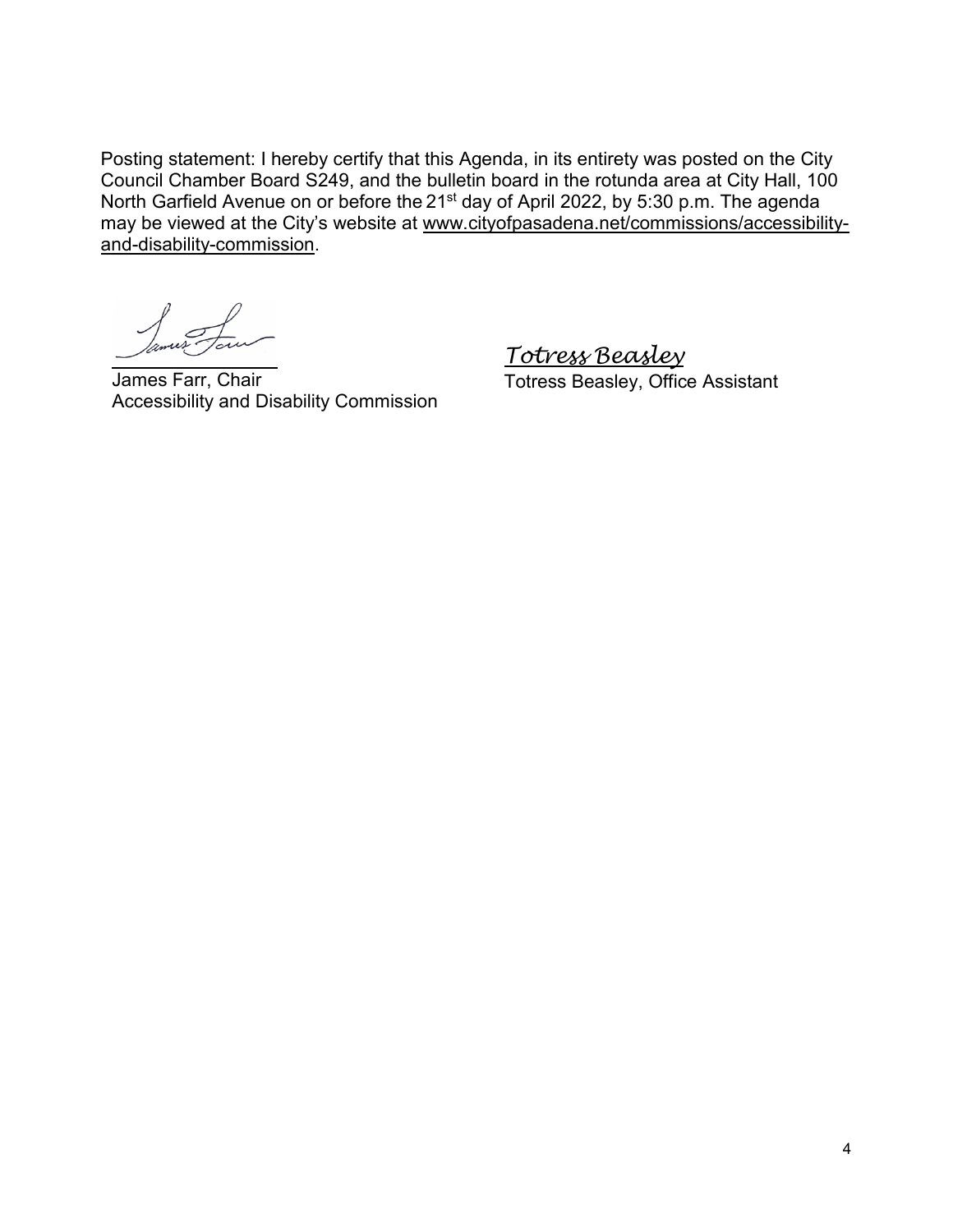

# **Draft Minutes**

#### **Regular Meeting Accessibility and Disability Commission Tuesday, April 26, 2022 5:30 P.M.**

**Commissioners Present:** Cy Estabrook, James Farr (departed at 7:16 PM), Casey Jagusch, Andrea Jennings, Sharon Rogers, Martin Sweeney, Michael Warner II, Mark **Waterson** 

**Commissioners Absent:** Danielle Friberg (excused)

**Staff Present:** Ali Everett, Tamer Sabha

# **1. Call to order**

Chair Farr called the meeting to order at 5:35 PM.

# **2. Roll call**

Staff (Sabha) called the roll and a quorum was established for the Commission.

# **3. Public comments for items not on the agenda**

Staff (Everett) read a public comment on behalf of Madeline Harris, who was unable to make a live public comment due to technical issues. Ms. Harris stated that assistive technology has broadened housing opportunities for people with disabilities and without disabilities, and informed the Commission of [www.disabilityin.org,](http://www.disabilityin.org/) an organization that works with businesses on disability inclusion, and [www.grants.gov](http://www.grants.gov/) which may provide funding opportunities to support accessible housing in Pasadena.

# **4. Approval of minutes**

After review, it was moved (Warner II) and seconded (Jagusch) to approve the Minutes of the March 22, 2022 meeting. (Motion unanimously carried)

In Favor: Farr, Jennings, Estabrook, Jagusch, Waterson, Rogers, Warner II, Sweeney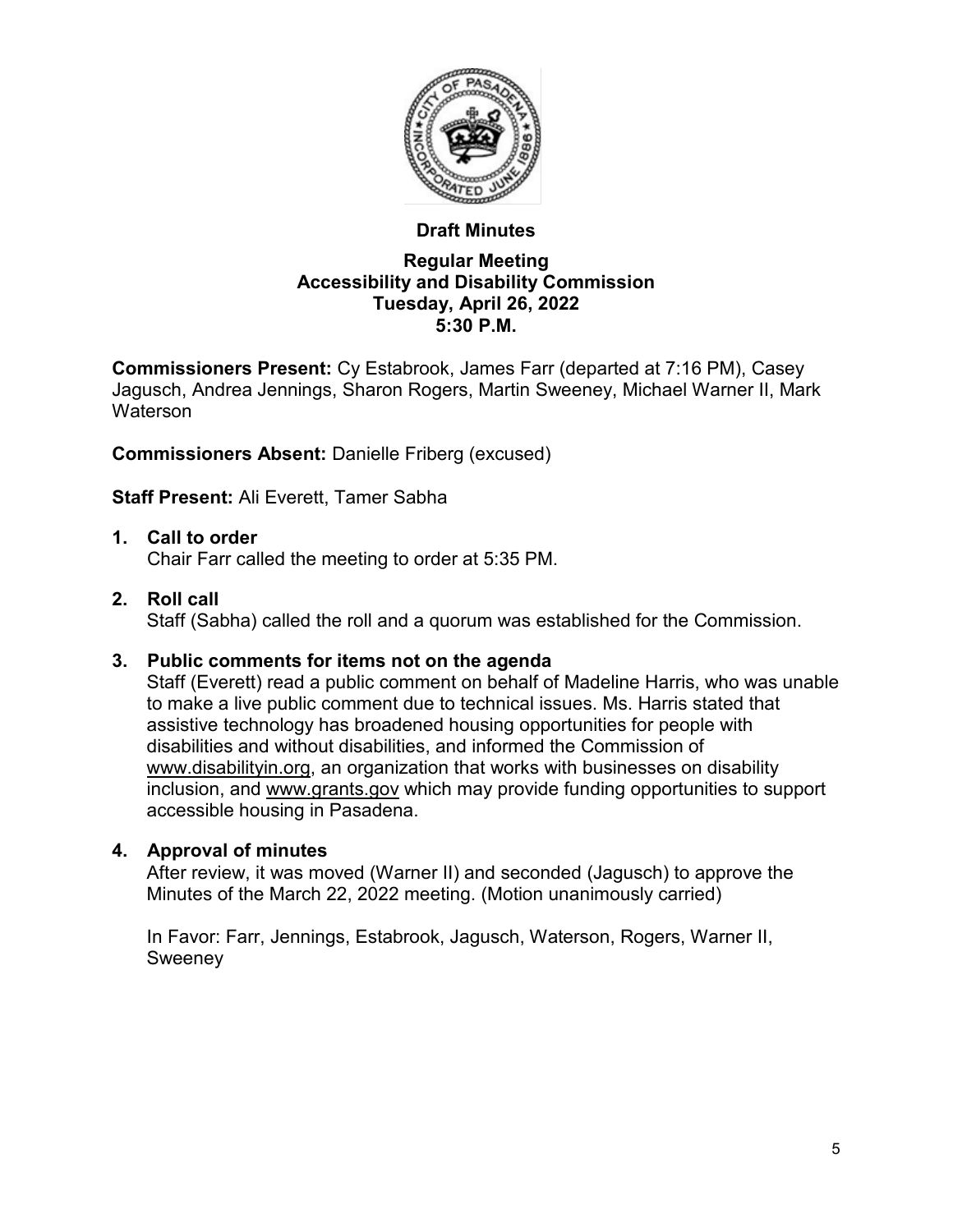#### **5. New business**

• **Information about the California Department of Rehabilitation's employment support services for people with disabilities – Luis Covarrubias (Senior Vocational Rehabilitation Counselor, Pasadena Office)**

The Commission received a presentation about employment support services for people with disabilities provided by the California Department of Rehabilitation. Questions from the Commission followed.

### **6. Old business**

### • **Commission work plan updates and discussion**

After discussion, it was moved (Farr) and seconded (Warner II) to amend the Robert Gorski Access Award nomination criteria to include posthumous nominations. (Motion failed)

In Favor: Farr, Jennings, Estabrook Opposed: Jagusch, Waterson, Rogers, Sweeney Abstain: Warner II

After discussion, it was moved (Warner II) and seconded (Sweeney) to approve the work plan updates as discussed. (Motion unanimously carried)

In Favor: Jennings, Friberg, Jagusch, Waterson, Rogers, Warner II, Sweeney Absent: Farr

Public Comment:

Espirit Jones provided a live public comment on an individual, Michael Zinzun, she would like to nominate for the Robert Gorski Access Award.

# **7. Reports/comments from the Chair**

None

# **8. Comments from Commissioners**

Vice-Chair Jennings shared information about the Easter Seals Disability Film Challenge that took place in the month of April.

Commissioner Waterson provided the following comments:

- Shared information about the Celebrating Older Americans Month event taking place on Wednesday, May 25 at the Jackie Robinson Community Center; and
- Is available to table at the event as part of the Commission's Outreach and Awareness work plan objective.

Commissioner Rogers thanked Commissioner Friberg for her work on creating the newsletter for the iBookClub.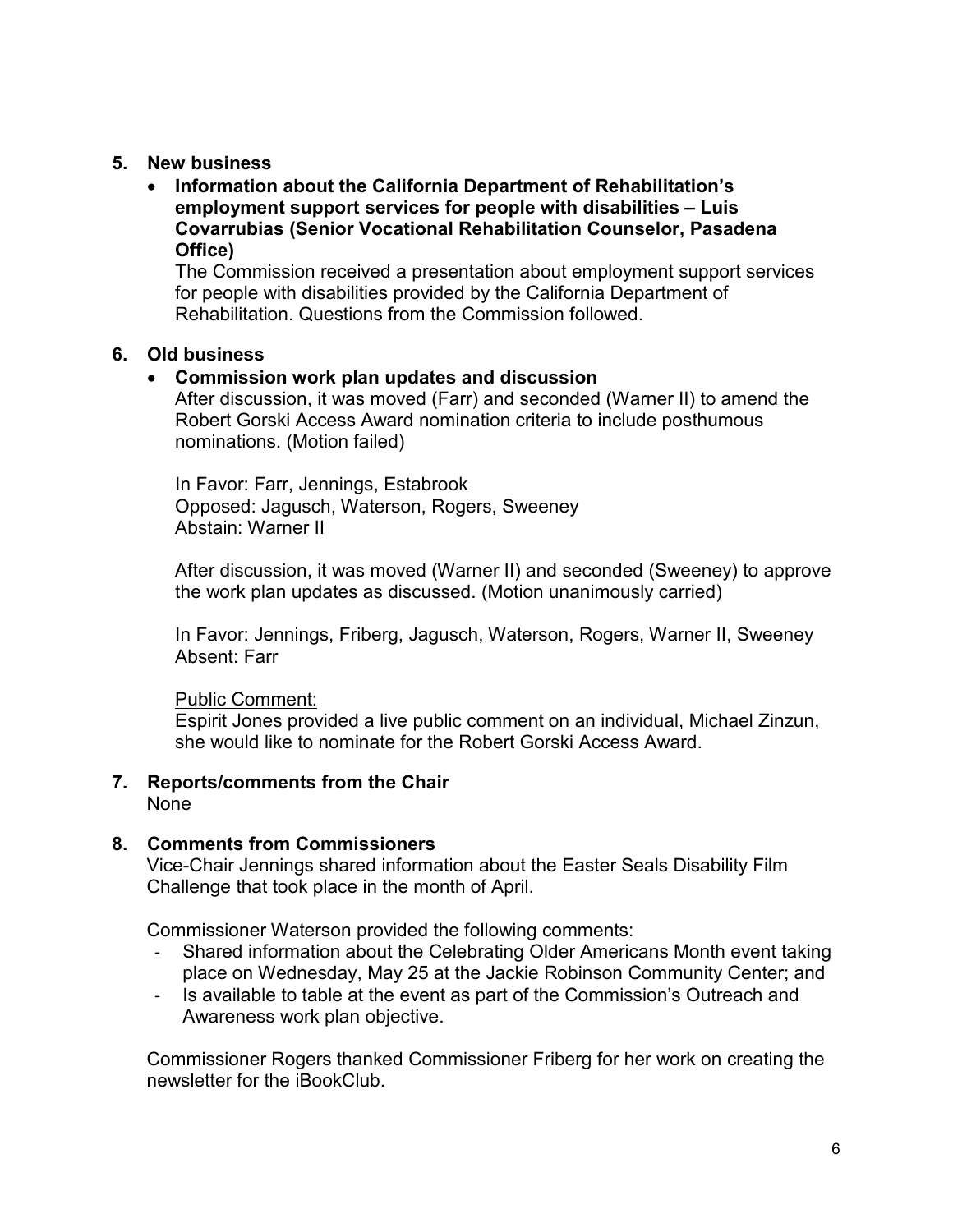# **9. Staff comments**

Staff (Everett) provided the following comments:

- Informed the Commission that the May meeting agenda will include an item to finalize the date and time of the Annual Meeting in June;
- Shared that Staff (Everett) will be presenting to the Recreation and Parks Commission about park accessibility at their meeting on Tuesday, May 3; and
- Informed the Commission that Staff (Sabha) will begin a new role in the City Clerk's Office beginning on Monday, May 9, and thanked him for his support of the Accessibility and Disability Commission.

# **10. Upcoming meeting agenda items**

- Finalize the date and time of the Annual Meeting
- Chair to establish Nominating Committee for FY 2022-2023 Commission **Officers**

### **11. Adjournment**

It was moved (Jagusch) and seconded (Sweeney) to adjourn the regular meeting. (Motion unanimously carried) The meeting was adjourned at 7:37 PM.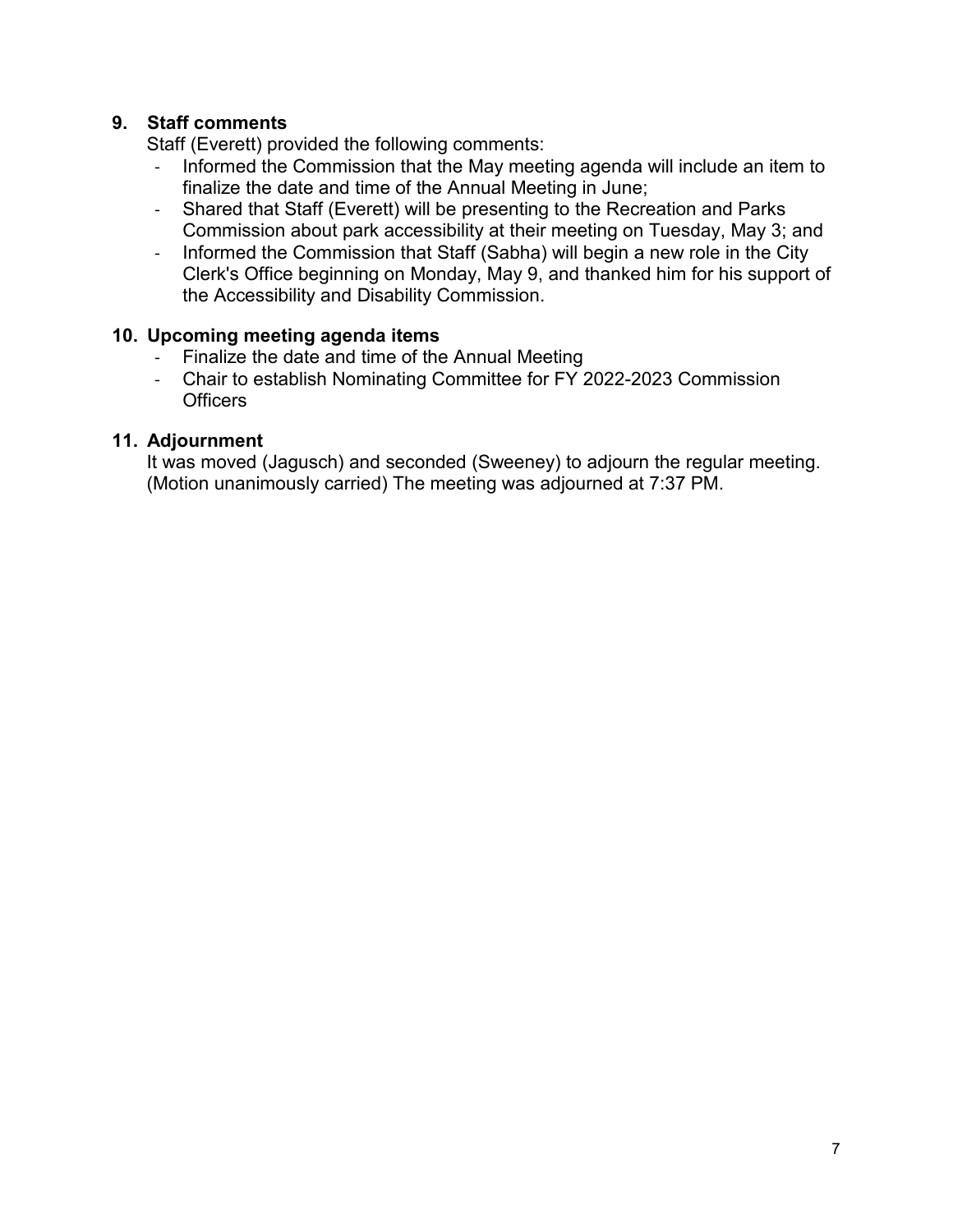# **City of Pasadena Accessibility and Disability Commission Work Plan: 07/01/2021 – 06/30/2022**

#### **Mission:**

The purpose of the commission is to advise the council on accessibility issues in Pasadena. The commission shall:

- 1. Study and examine: (a) existing inequities in access to the physical, work, communication, civic involvement, social and cultural environments for all residents of Pasadena, particularly those who have disabilities, and (b) policies, procedures, programs and legislation for eliminating those inequities.
- 2. Recommend policies, procedures, programs and legislation to promote and ensure the accessibility of the physical, work, communication, civic involvement, social and cultural environments to all residents of Pasadena, particularly those who have disabilities; and
- 3. Consult and cooperate with other public agencies and commissions on matters relevant to the commission.

### **FY 2021-2022 Objectives:**

- Objective #1 [Outreach and Awareness](#page-8-0)
- Objective #2 [Robert Gorski Access Award](#page-11-0)
- Objective #3 [Transportation and Public Rights-of-Way](#page-13-0)
- [Objective #4 –](#page-16-0) Housing
- [Objective #5 –](#page-18-0) Public Safety
- Objective #6 [Adaptive and Inclusive Recreation](#page-20-0)
- [Objective #7 –](#page-23-0) Employment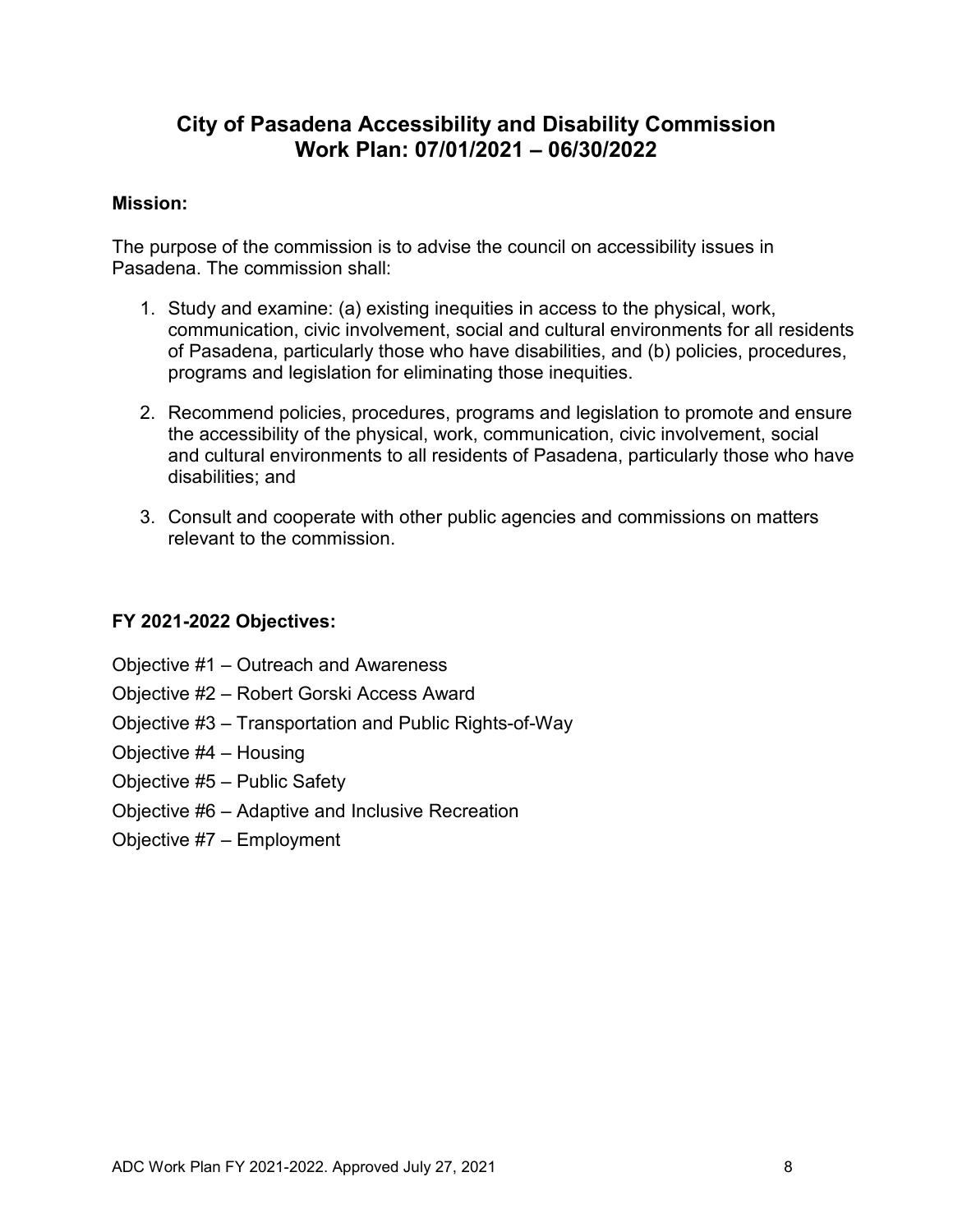# **Objective #1 – Outreach and Awareness**

<span id="page-8-0"></span>To increase awareness, visibility, and inclusion of the Accessibility and Disability Commission and the disability community, including reflecting the intersectionality of disability community

Commissioners: Sweeney (lead), Friberg, Rogers, Waterson

### **Action Items:**

- Table at a minimum of two community events.
- Review the existing Accessibility and Disability Commission brochure and modify it as needed.
- Invite local disability and social justice organizations to provide informational presentations to the Commission about their services and the individuals they serve.
- Update the history of the Commission section on the Commission's webpage, which was last revised in 2015. (Farr, Rogers)
- Further develop and utilize the ACCESS Network to build and strengthen Pasadena's disability community.
- Identify collaboration opportunities with community partners to sustain and grow the iBookClub.
- Facilitate monthly iBookClub meetings in partnership with the Pasadena Public Library.
- Host one online event highlighting disability culture and identity.

# **Work Plan Updates:**

July 2021:

- Chair Farr appointed Commissioners Sweeney (lead), Friberg, Rogers, and Waterson to the Outreach and Awareness ad hoc committee.
- Commissioners Rogers, Warner II, and Friberg facilitated the monthly iBookClub meeting on the topic of American history and the Americans with Disability Act of 1990 on Monday, July 12. There were 12 members in attendance.
- The Outreach and Awareness ad hoc committee volunteered to table at the Adaptive Sports Festival on Saturday, November 20.

August 2021:

- Commissioner Rogers facilitated the monthly iBookClub meeting on the topic of poetry on Monday, August 9. There were 19 members in attendance.
- Commissioner Rogers provided information to Library staff about the iBook Club for inclusion in the Library's response to the California State Library 2021 Summer Library Program Participation Survey.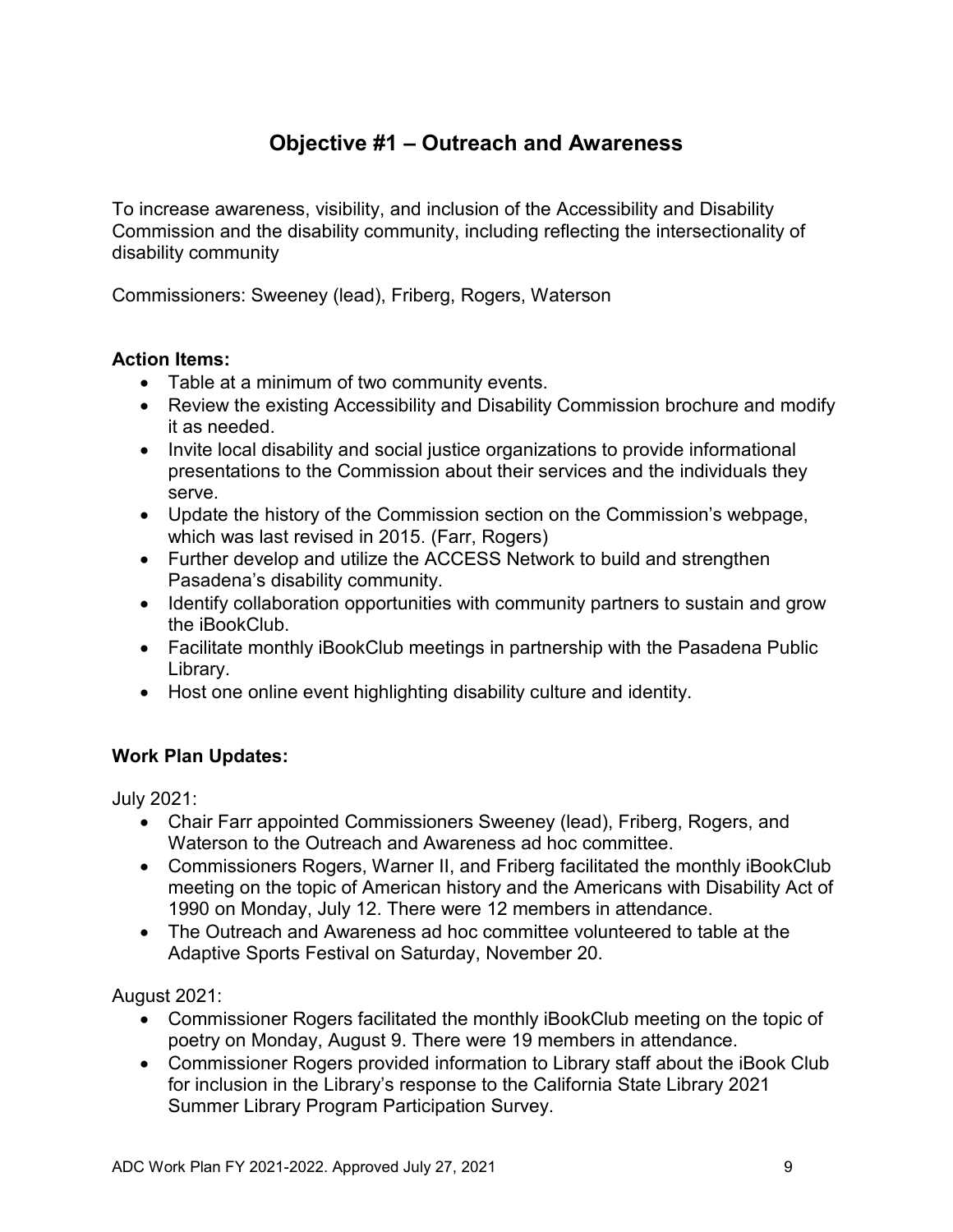September 2021:

- Commissioner Sweeney shared the current status of action items for the Outreach and Awareness objective and asked Commissioners to contact an ad hoc committee member (Sweeney, Friberg, Rogers, Waterson) with suggestions of local disability and social justice organizations to present at future meetings.
- Commissioner Rogers shared that the iBookClub met virtually on Monday, September 13 and discussed the topic of science.

### October 2021:

- The Outreach ad hoc committee will be tabling at the Adaptive Sports Festival on Saturday, November 20, with Commissioners Sweeney, Estabrook, Farr and Waterson participating.
- Commissioners Jennings and Rogers volunteered to review the history of the Commission on the Accessibility and Disability Commission webpage and to provide suggested updates.
- Commissioner Sweeney emailed staff (Everett) an accessible email format to use with the Access Network, an e-list serv maintained by staff for the purpose of distributing accessibility and disability related information to the public.
- Commissioner Rogers shared that the iBookClub met virtually on Monday, October 11, and discussed the topic of animals. Commissioner Rogers also spoke to Diane Walker (Hastings Branch Library) about how to describe the iBookClub and developed a draft of the bylaws that were sent to the Club leaders for review.

November 2021:

- Chair Farr and Commissioners Sweeney, Waterson, Estabrook, Jagusch tabled at the Adaptive Sports Festival on Saturday, November 20, where they shared information about the Commission with interested community members. Twentyfive individuals signed up to receive accessibility and disability related information via the Access Network e-list serv.
- Commissioner Sweeney updated the Commission brochure with information about the Commission's current work plan.
- Commissioner Rogers shared an update about the iBookClub virtual meeting on Monday, November 8, where they discussed the topic of food with 16 participants in attendance.
- Commissioner Rogers is consulting with Staff (Everett) on bylaws for the iBookClub to share with the Hastings Branch Library and the Library Commission.
- Chair Farr discussed accessibility barriers to public participation when public comment is only accepted in person at City Council, committee, and commission meetings and requested that staff look into whether the City is considering continuing virtual public comment (in addition to in-person public comment) once in-person City Council meetings resume.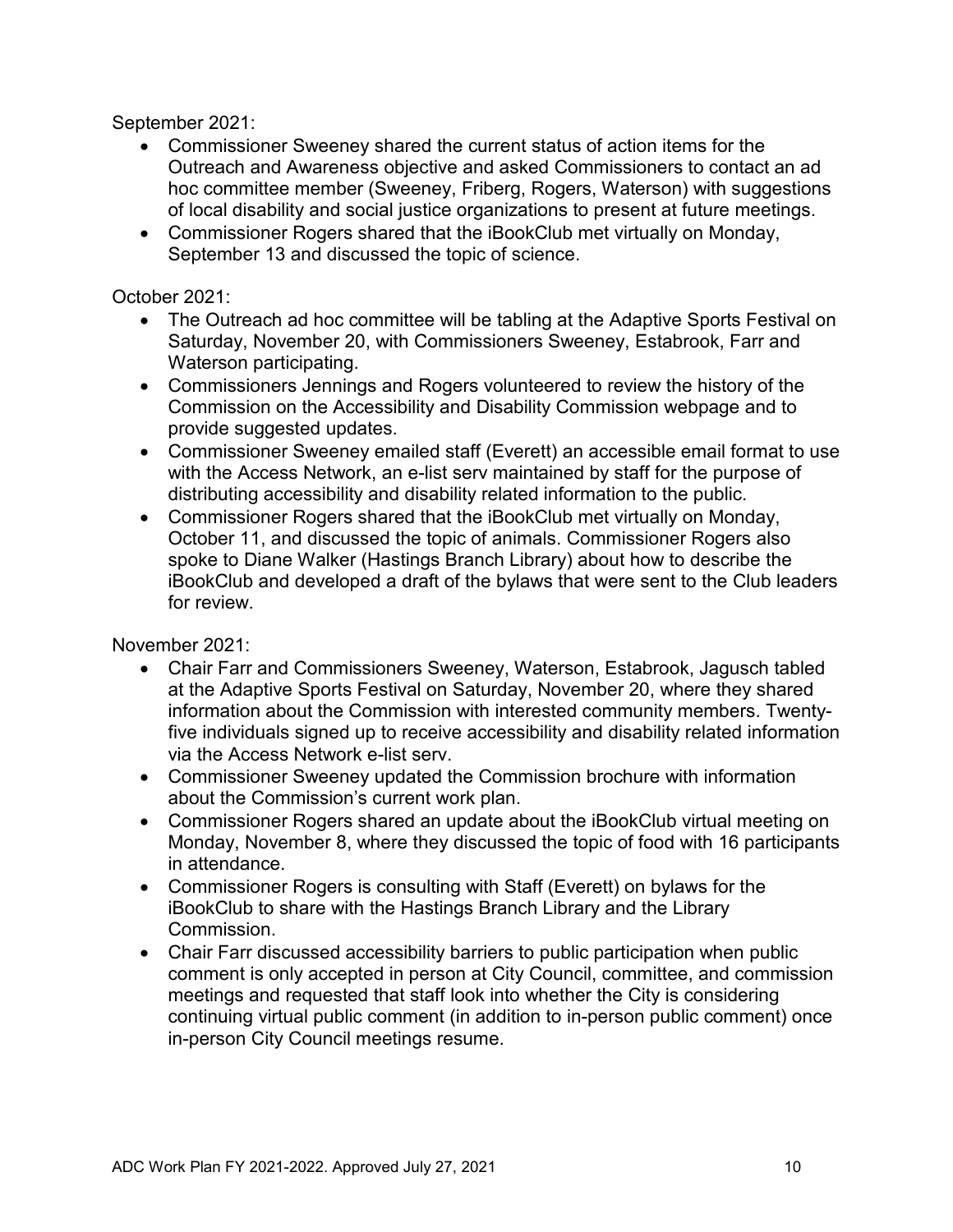December 2021:

• No update due to meeting cancellation.

January 2022:

- Commissioner Sweeney shared that the Black History Parade and Festival was cancelled due to COVID-19 concerns so the Commission will not be able to table at the event as planned.
- Commissioner Rogers shared an update about the iBookClub virtual meeting on Monday, January 10, where they discussed the topics of dancing and drumming with 14 participants in attendance.
- Commissioner Rogers shared that the draft iBookClub Principles and Practices document was reviewed by Commissioners Warner II, Friberg, and Library staff. The role of the Accessibility and Disability Commission will be to include a Commissioner on the iBookClub Planning Team.

February 2022:

- Commissioner Rogers shared an update about the iBookClub virtual meeting on Monday, February 14, where they discussed the topic of storytelling with 12 participants in attendance.
- Commissioner Rogers led a discussion about information to add to the Commission's history posted on the Commission's webpage. Suggested additions including information about the Adaptive Sports Festival, iBookClub, providing recommendations about accessible features for public use computers at community centers, celebration of the ADA 30<sup>th</sup> anniversary, and the Robert Gorski Access Award.
- Chair Farr established the Commission History ad hoc committee and appointed himself and Commissioner Rogers to the ad hoc committee. The ad hoc committee will review and recommend updates to the existing Accessibility and Disability Commission History, including recommending additions for 2015 present.

March 2022:

- Commissioner Sweeney led a discussion about suggested action items for the Outreach and Awareness work plan objective in the next fiscal year.
- Commissioner Rogers shared an update about the iBookClub virtual meeting on Monday, March 14, where they discussed the topic of birthdays with 12 participants in attendance.

April 2022:

• Commissioner Rogers shared an update about the iBookClub virtual meeting on Monday, April 11, where they discussed the topic of sports with 11 participants in attendance. She also shared a copy of a flyer advertising the iBookClub that the Hastings Branch Library staff created and made available for library patrons.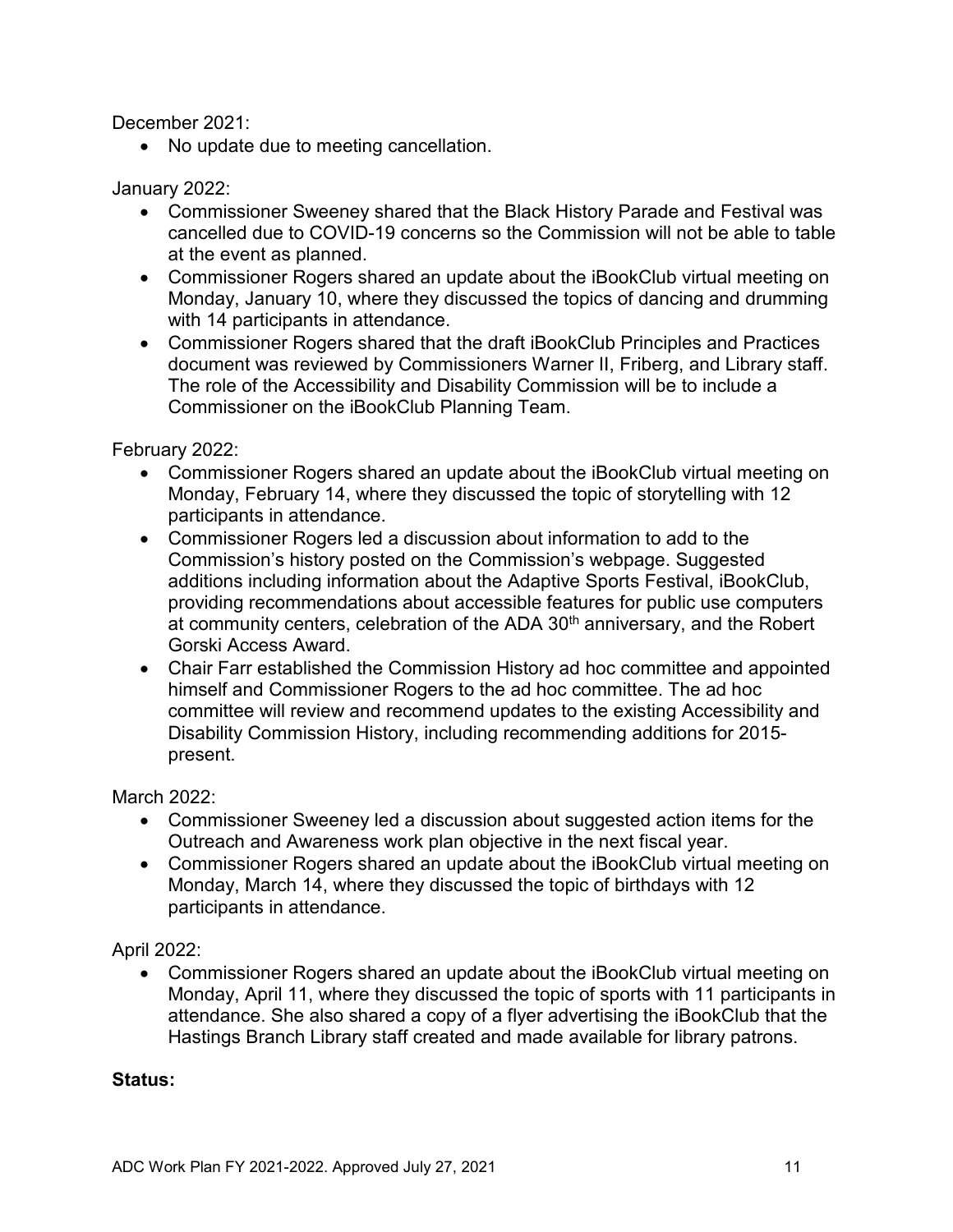# **Objective #2 – Robert Gorski Access Award**

<span id="page-11-0"></span>Conduct and manage the nomination and selection process for the *Robert Gorski Access Award*. The *Robert Gorski Access Award* is presented to a Pasadena resident with a disability who has made a significant contribution toward improving accessibility and quality of life for people with disabilities and the City of Pasadena's disability community. The *Robert Gorski Access Award* will be presented annually by the Mayor and City Council at a City Council meeting in July and the awardee will be recognized at the Commission's July meeting.

Commissioners: Sweeney (lead), Estabrook

#### **Action Items:**

- Recognize the inaugural recipient of the *Robert Gorski Access Award* at the Commission's August 2021 meeting.
- Review and recommend any changes to the *Robert Gorski Access Award* criteria and nomination process for 2022.
- Select the honoree of the *Robert Gorski Access Award* for recognition in July 2022.

#### **Work Plan Updates:**

July 2021:

- Chair Farr appointed Commissioners Sweeney (lead) and Estabrook to the Robert Gorski Access Award ad hoc committee.
- Commissioner Sweeney provided staff with information about the Robert Gorski Access Award to post on the Commission's webpage and to use in the City's press release about the award.

August 2021:

• Donna Pomerantz, the inaugural Robert Gorski Access Award recipient, was recognized at the City Council meeting on Monday, August 2, and the Commission meeting on Tuesday, August 24.

September 2021:

• Commissioner Sweeney shared that the ad hoc committee will resume focusing on this objective after the holiday season in January 2022, and recommended inviting Donna Pomerantz, the inaugural Robert Gorski Access Award recipient, to receive the award at the first in-person meeting.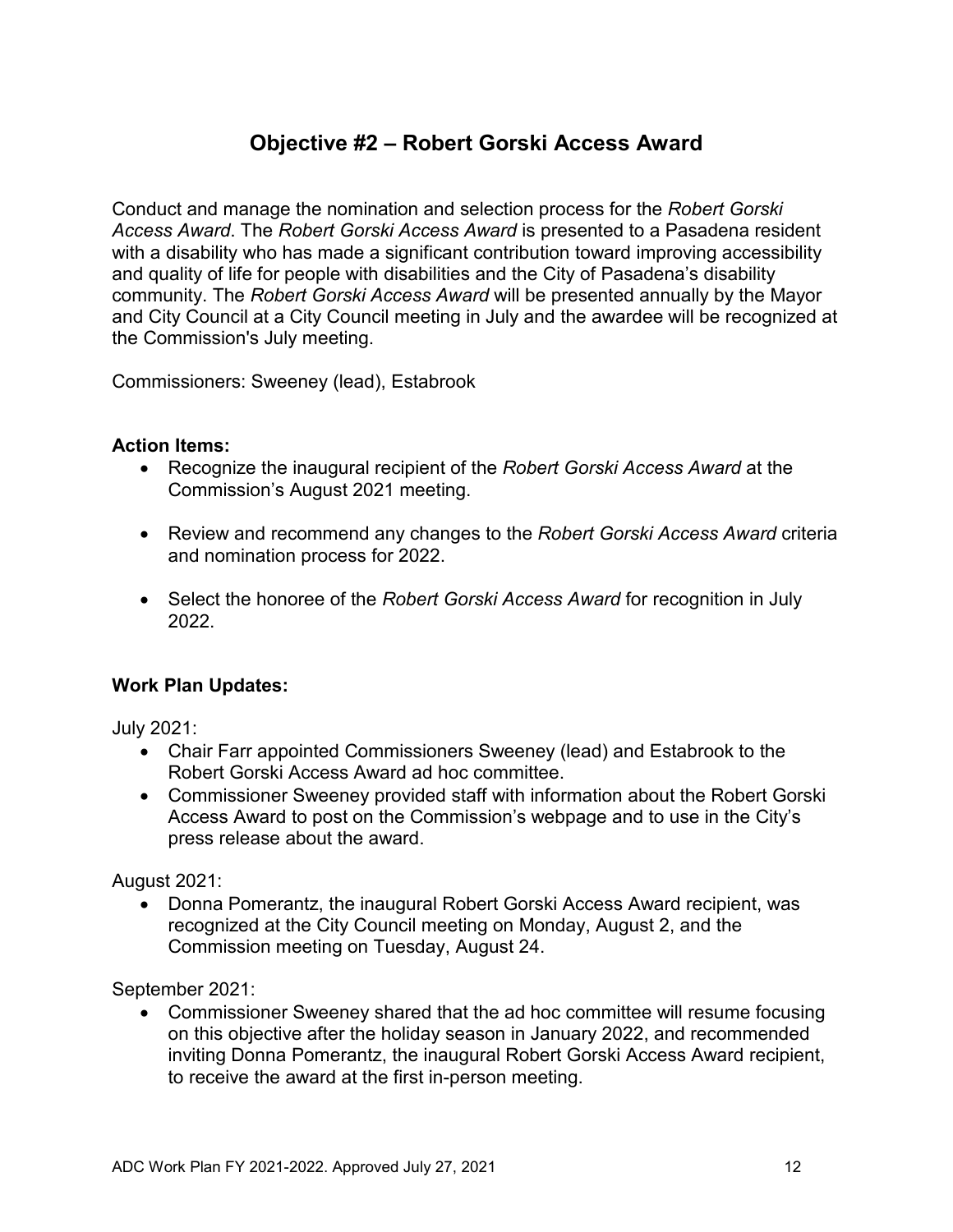October 2021:

• Commissioner Sweeney invited Donna Pomerantz, the inaugural Robert Gorski Access Award recipient, to attend and receive the award during opening ceremonies at the Adaptive Sports Festival on Saturday, November 20.

November 2021:

• The Commission presented Donna Pomerantz with the Robert Gorski Access Award during the Adaptive Sports Festival opening ceremonies on Saturday, November 20.

December 2021:

• No update due to meeting cancellation.

January 2022:

• The Commission discussed the nomination criteria for the Robert Gorski Access Award.

February 2022:

• The Commission continued to discuss updates to the nomination criteria and process for the Robert Gorski Access Award.

March 2022:

• The Robert Gorski Access Award ad hoc committee recommended moving forward with the 2022 award without making any changes to the established nomination process, under which nominations are only accepted from Commissioners. The ad hoc committee suggested that the Commission consider changing the nomination process to accept nominations from individuals not on the Commission starting with the 2023 award.

April 2022:

- The Robert Gorski Access Award ad hoc committee reminded the Commission that the deadline to submit nominations for the 2022 Robert Gorski Access Award is Saturday, April 30 and reminded the Commission of nomination eligibility criteria.
- Chair Farr added Commissioner Waterson and himself to the Robert Gorski Access Award ad hoc committee for the purpose of reviewing nominations and recommending a 2022 Award nominee to the full Commission.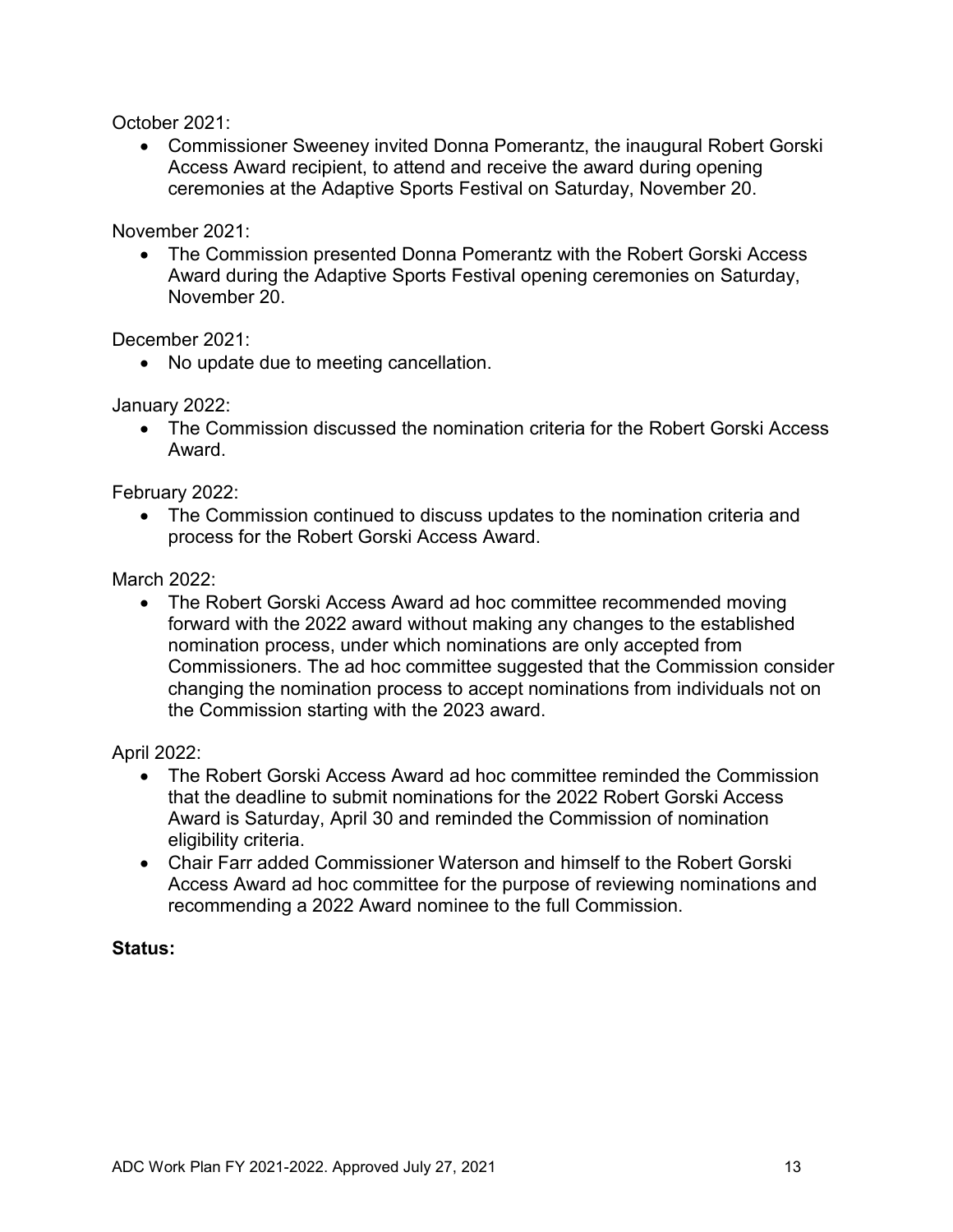# <span id="page-13-0"></span>**Objective #3 – Transportation and Public Rights-of-Way**

Monitor and advise the City Council on accessibility considerations for transportation, paratransit, and public rights-of-way.

Commissioners: Estabrook, Farr, Jagusch, Jennings

### **Action Items:**

- Study, examine, and provide recommendations regarding accessibility considerations for bike lanes, including the Union Street Protected Bike Lane project and the proposed protected bike lane for the North Lake Avenue Traffic and Pedestrian Safety Enhancement Plan. **(Completed February 2022)**
- Explore a City-sponsored ride share program that provides discounted fares for trips within the City as a means to make all destinations within the City more accessible for people with disabilities who use public transit.
- Study, examine, and recommend policies and procedures that establish a communication strategy to inform the public of sidewalk and intersection closures.
- Provide input on accessibility improvements in the public right-of-way, including identifying priority locations for the installation of curb cuts.

# **Work Plan Updates:**

July 2021:

- Chair Farr appointed Commissioners Estabrook, Farr, Jagusch, and Jennings to the Transportation and Public Rights-of-Way ad hoc committee.
- Staff (Everett) shared that there will be an upcoming public meeting of the North Lake Avenue Traffic and Pedestrian Safety Enhancement Plan and will share the details once they are available.
- Staff (Everett) shared information about the Metro Micro on-demand rideshare program as it relates to the Commission's action item of exploring a Citysponsored ride share program.

August 2021:

• Commissioners Estabrook and Jagusch attended the City Council District 5 Walk & Talk with the Department of Transportation on Saturday, August 7. They spoke with Department of Transportation staff and other attendees about accessibility considerations for protected bike lanes and opportunities for collaboration on the topic.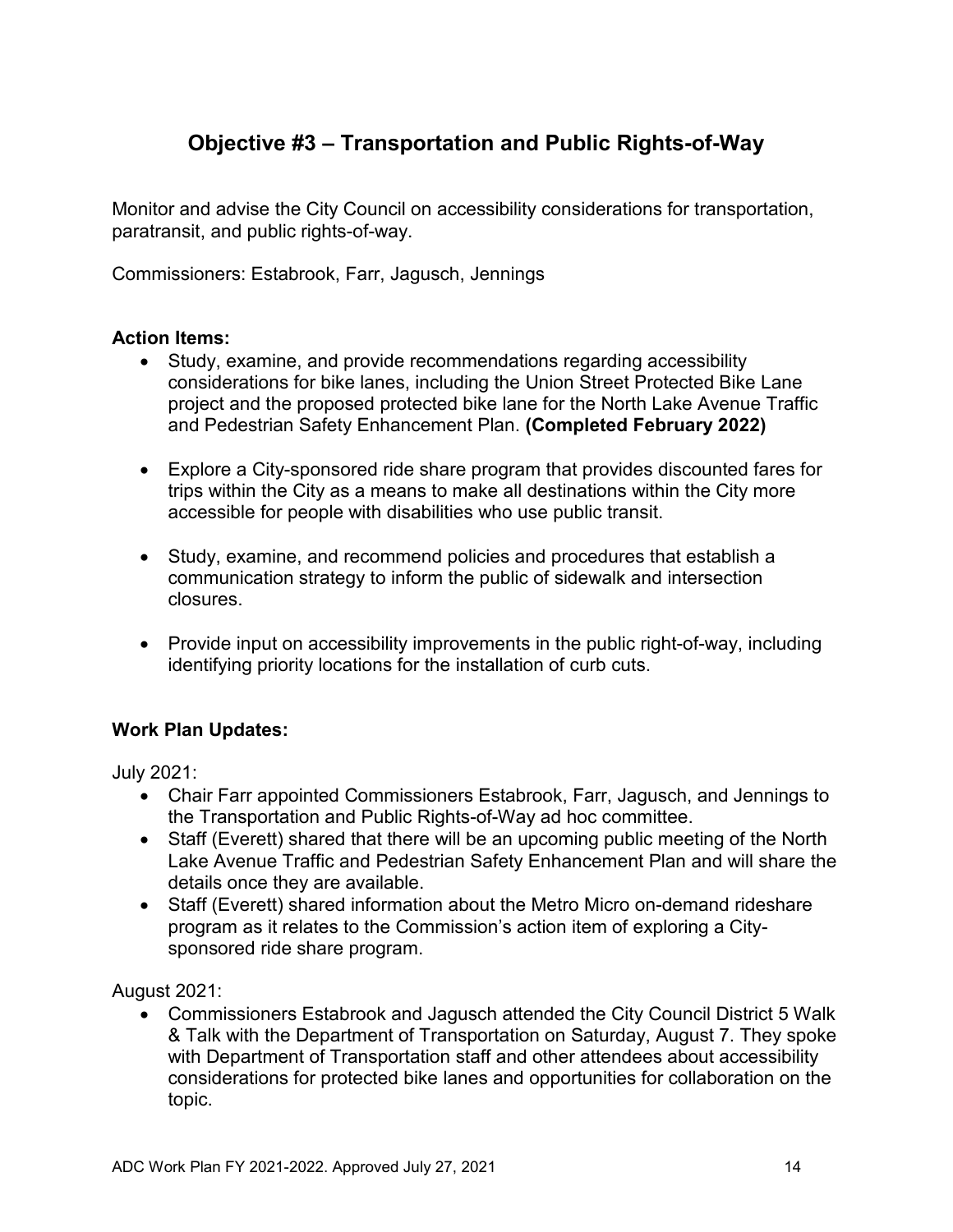• Chair Farr shared that he had a good experience using the Metro Micro ondemand rideshare program and encouraged other Commissioners and individuals with disabilities to try the service.

September 2021:

- Commissioners Jagusch and Estabrook attended the third North Lake Avenue Traffic and Pedestrian Safety Enhancement Plan community meeting on Tuesday, August 31, and reported that the Department of Transportation presented three options, two including protected bike lanes, and informed the meeting attendees that the option without the bike lane is the preferred option.
- Staff (Everett) informed Commissioners they may submit comments about the North Lake Avenue Traffic and Pedestrian Safety Enhancement Plan on the project website.

October 2021:

• The Transportation and Public Rights-of-Way ad hoc committee asked about the status of the North Lake Avenue Transportation and Safety Enhancement Plan. Staff (Everett) shared that comments are still being accepted and compiled from the August 21, 2021 meeting.

November 2021:

- Commissioner Estabrook and Staff (Everett) updated the Commission that the North Lake Avenue Traffic and Pedestrian Safety Enhancement Plan final conceptual designs and project frequently asked questions are now available online.
- Chair Farr shared the difficulty he experiences with transportation to Brookside Park and asked Staff (Everett) to inquire whether the City can recommend to LA Metro that Metro Micro expand its footprint to serve Brookside Park.

December 2021:

• No update due to meeting cancellation.

January 2022:

• The Transportation and Public Rights-of-Way ad hoc committee met in January to discuss action items for the work plan objective. The ad hoc committee reported that Staff (Everett) worked with the Department of Transportation in December 2021 to identify locations for on-street accessible parking on blocks where parking was altered due to on-street dining along Colorado Boulevard and Green Street.

February 2022:

• The Transportation and Public Rights-of-Way ad hoc committee met in February to discuss action items for the work plan objective. The ad hoc committee reported that they are not planning to take further action on the Union Street Protected Bike Lane or North Lake Avenue Traffic and Pedestrian Safety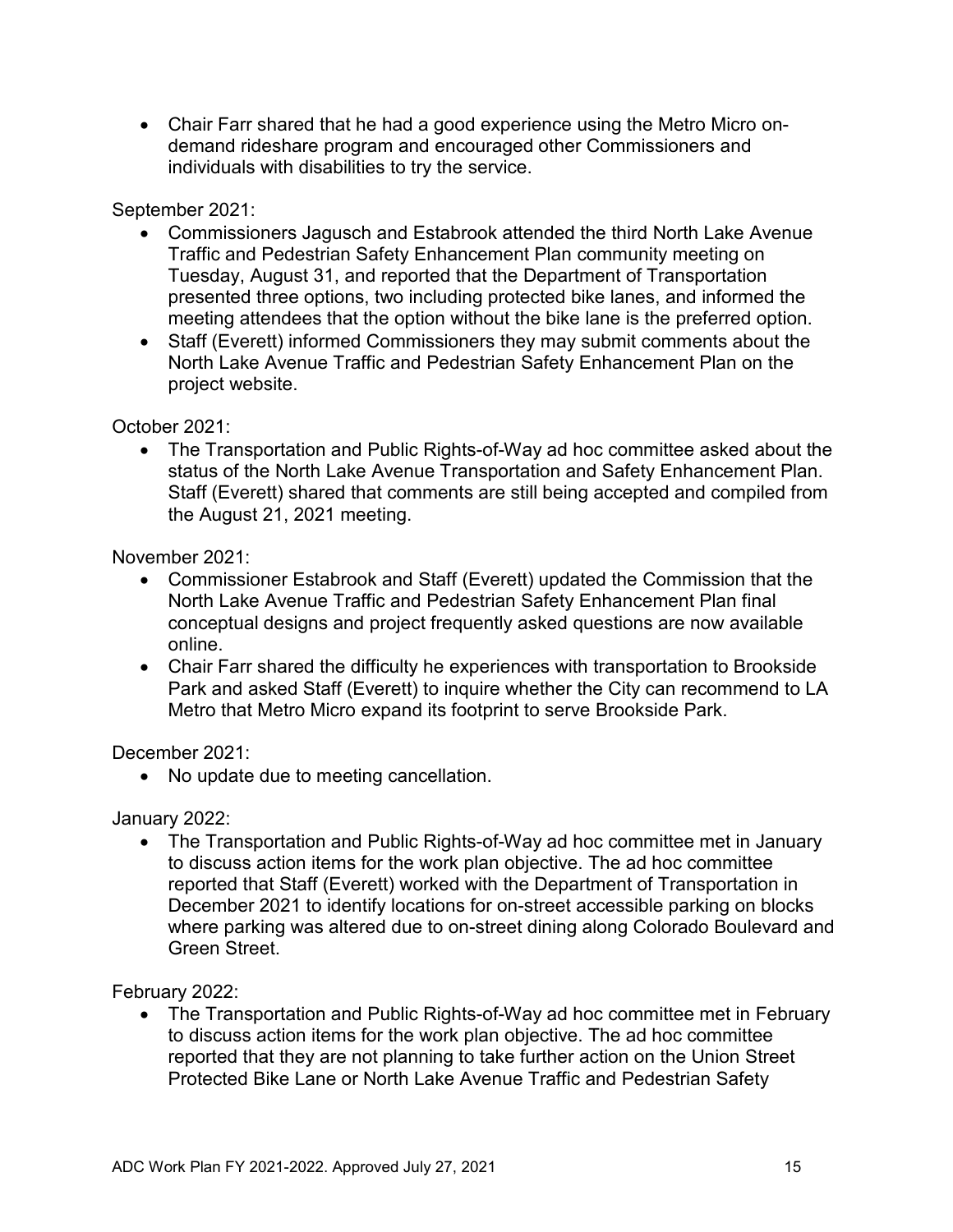Enhancement Plan until and unless there are updates to the existing project plans.

• Commissioner Jagusch shared information about the East Colorado Specific Plan and encouraged Commissioners to review the plan and provide any accessibility related comments at the upcoming City Council public hearing on Monday, February 28.

March 2022:

- Commissioner Jagusch shared that the North Lake Avenue Transportation and Safety Enhancement Plan final conceptual designs are now posted online and includes features that improve accessibility (directional ramps, high visibility crosswalks, and curb extensions).
- Staff (Everett) shared an update that the City Council approved the Union Street Protected Bike Lane project at their meeting on Monday, March 14.
- Staff (Everett) shared that Public Works staff reported that 175 curb ramps have been or will be installed or brought up to code during FY 2022.

April 2022:

• No update provided.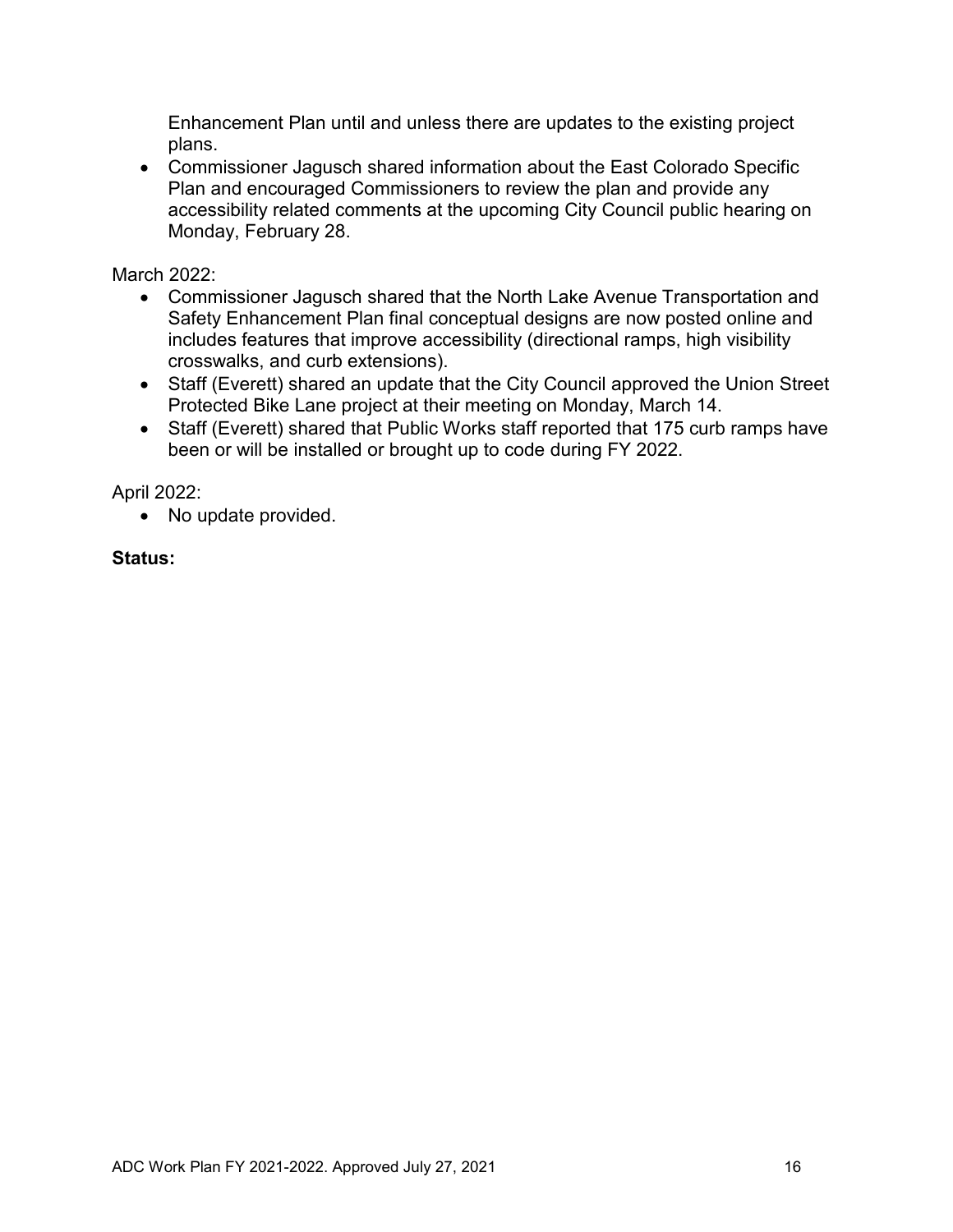# **Objective #4 – Housing**

<span id="page-16-0"></span>To promote inclusive housing solutions for the disability community.

Commissioners: Jennings (lead), Warner II

### **Action Items:**

- Research a possible recommendation to City Council about the quantity of accessible housing units available through the City of Pasadena housing programs.
- Select a representative to attend Draft Housing Element update public meetings on behalf of the Commission and report to the Commission about the content of the meetings as it relates to accessibility and disability.

# **Work Plan Updates:**

July 2021:

- Chair Farr appointed Commissioners Jennings (lead) and Warner II to the Housing ad hoc committee.
- The Commission unanimously voted to approve Commissioners Jennings and Warner II to serve as representatives and speak on behalf of the Commission at the Draft Housing Element meetings.

August 2021:

- The Commission received a presentation from the Housing Department about housing programs and services for individuals with disabilities.
- Chair Farr requested the Housing ad hoc committee draft a recommendation for discussion at the Commission's September meeting about the quantity of accessible housing units available through the City's housing programs.

September 2021:

• Vice-Chair Jennings shared that the Housing ad hoc committee is still conducting research on a possible recommendation about increasing the inventory of accessible housing in the city.

October 2021:

• No update provided.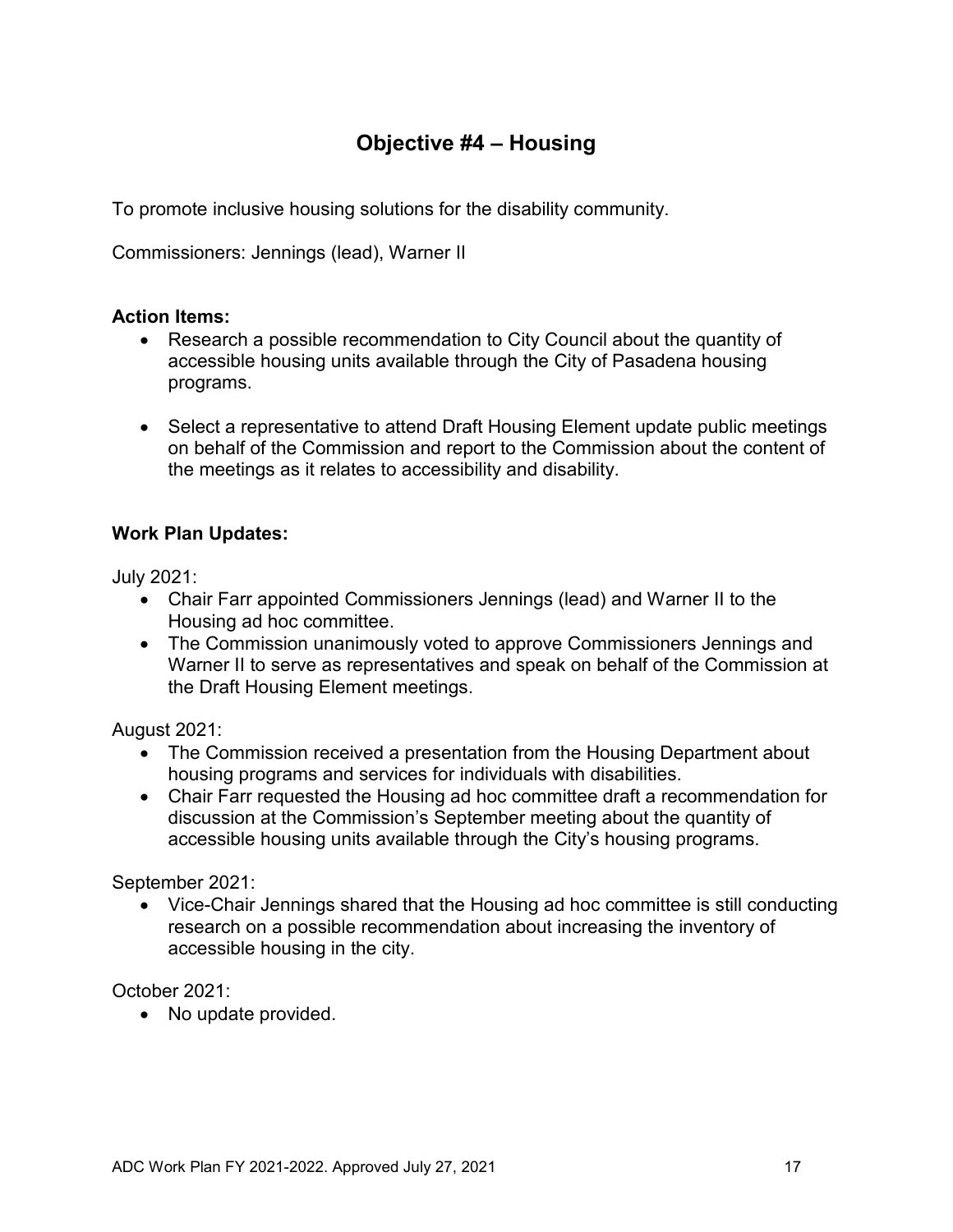November 2021:

• The Housing ad hoc committee shared a draft version of recommendations for increasing accessible housing in Pasadena, which the Commission discussed and provided feedback.

December 2021:

• No update due to meeting cancellation.

January 2022:

• The Housing ad hoc committee met with Staff (Everett) to review and discuss its draft housing recommendations, which will be presented to the Commission for discussion at the next meeting in February.

February 2022:

• The Housing ad hoc committee discussed their proposed recommendations for increasing accessible housing in Pasadena for the Commission to discuss and provide feedback.

March 2022:

• The Commission discussed and provided feedback on the Housing ad hoc committee's draft recommendations to increase accessible housing in Pasadena.

April 2022:

• The Housing ad hoc committee provided a status update on their draft housing recommendations and reported that they plan to present the recommendations in a letter to Mayor Gordo with the request he share the recommendations with the Housing Task Force. Prior to doing so, they will present the draft letter to the Commission for approval.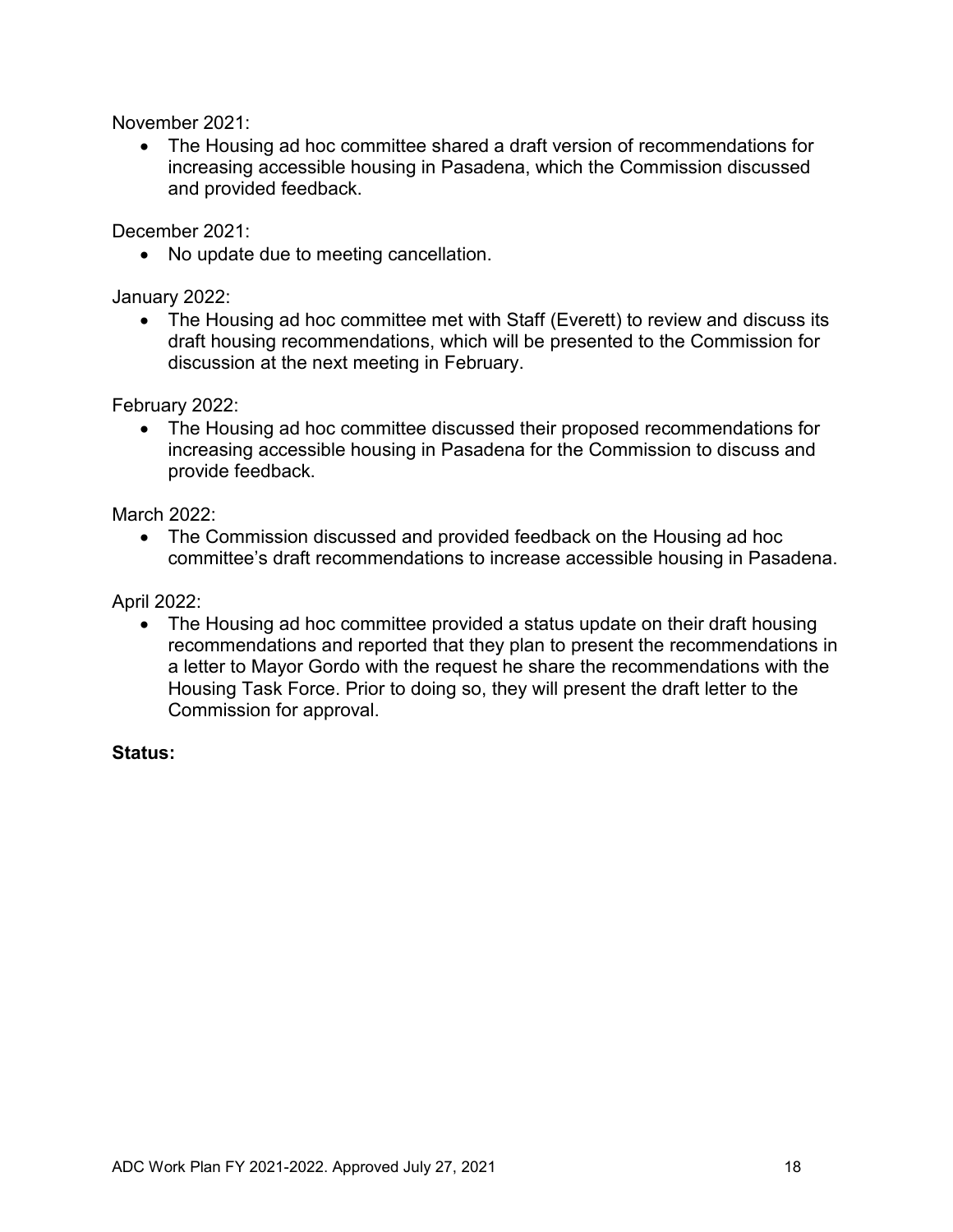# **Objective #5 – Public Safety**

<span id="page-18-0"></span>To promote and support the public safety of persons with disabilities, their families and neighborhoods.

Commissioners: Farr, Jennings

#### **Action Items:**

- Assist in facilitating positive interactions and community relations between the Police Department and the disabled community through means including, but not limited to: requesting a community meeting where the disabled community can interact with the Pasadena Police Department; developing a list of best practices for police interactions with people with disabilities that includes contributions from disability organizations; and providing information about the needs of disabled individuals to the Community Police Oversight Commission.
- Explore data about police categorical use of force toward people with disabilities.
- Select a representative to observe City Council Public Safety Committee meetings and report to the Commission about the content of the meetings as it relates to accessibility and disability.

#### **Work Plan Updates:**

July 2021:

- Chair Farr appointed himself and Vice-Chair Jennings to the Public Safety ad hoc committee.
- Chair Farr reported that he is observing the Community Police Oversight Commission training meetings and will report to the Commission as it relates to accessibility and disability.

August 2021:

• Chair Farr observed four of the Community Police Oversight Commission training meetings and reported that the training included police procedures and policies about interacting with persons who have a disability.

September 2021:

• No update provided.

October 2021:

• No update provided.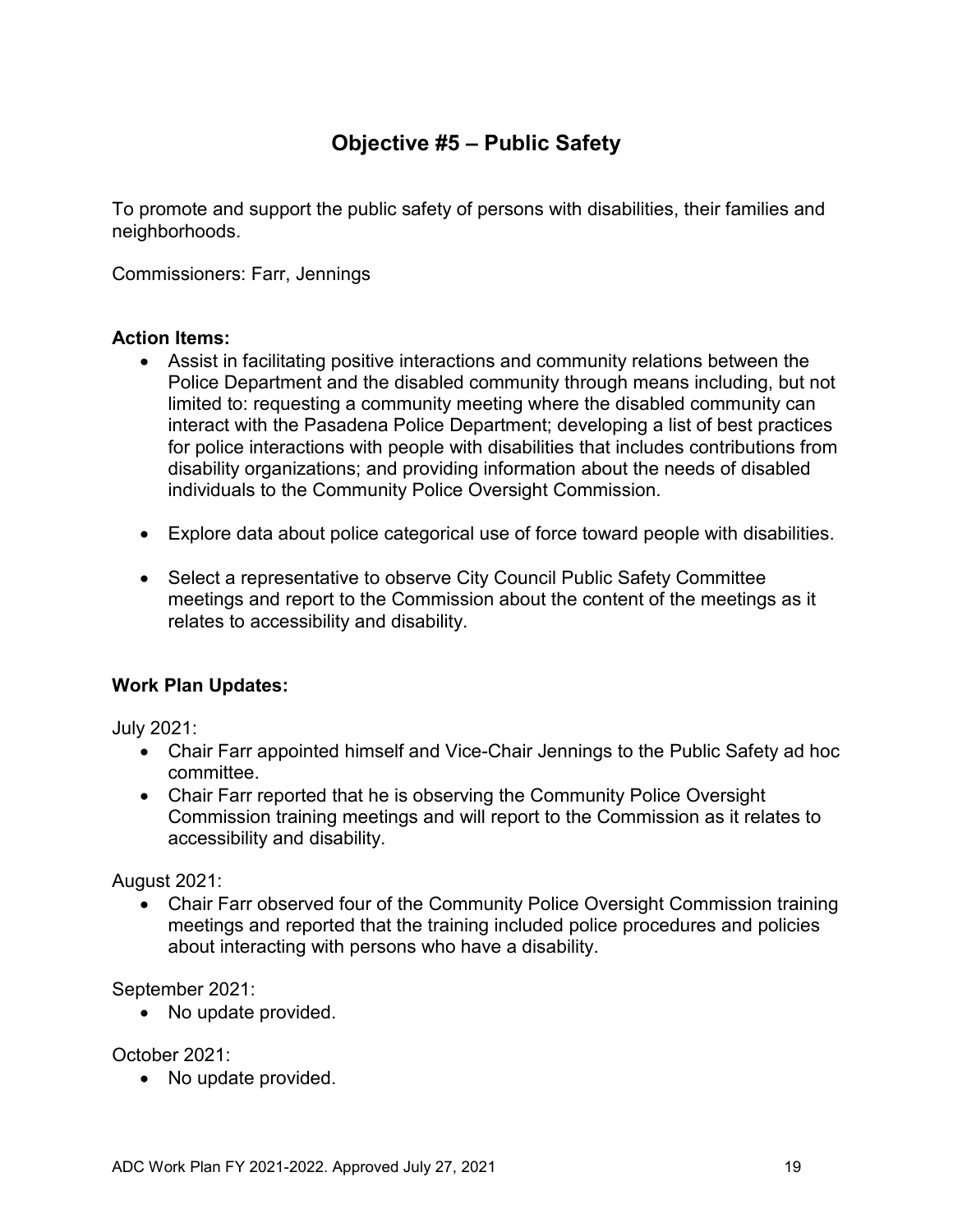November 2021:

• No update provided.

December 2021:

• No update due to meeting cancellation.

January 2022:

• No update provided.

February 2022:

• Chair Farr provided an update on topics discussed at the Community Police Oversight Commission meeting on Thursday, February 3 and shared the topics to be discussed at the next Public Safety Committee meeting on Wednesday, February 23.

March 2022:

• No update provided.

April 2022:

• No update provided.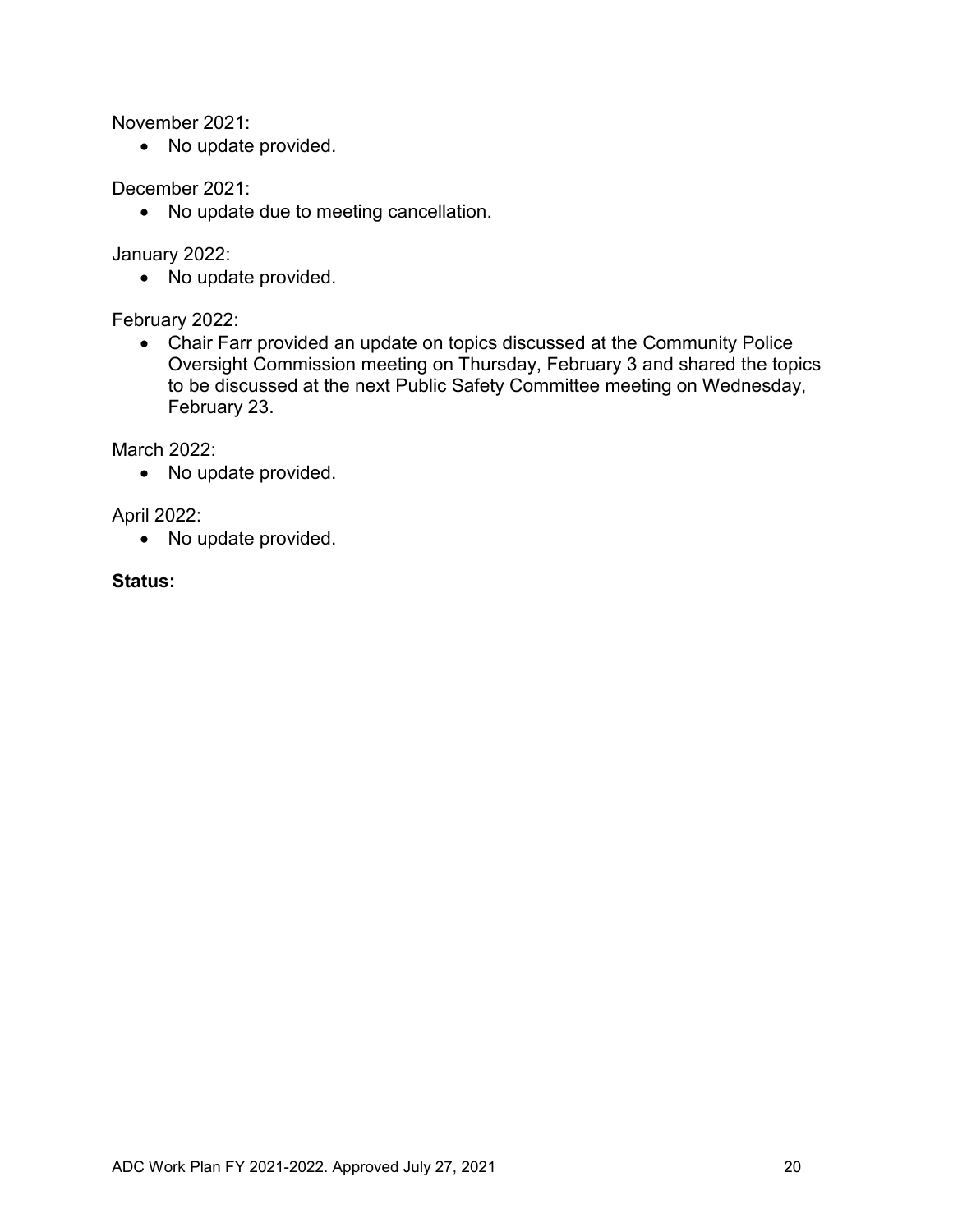# **Objective #6 – Adaptive and Inclusive Recreation**

<span id="page-20-0"></span>To promote health and recreational opportunities for persons with disabilities and their families.

Commissioners: Estabrook, Waterson, Friberg

#### **Action Items:**

- Research and recommend information about accessibility features at City parks to add to the information posted on the City's website about the parks.
- Support and promote the annual Adaptive Sports Festival.
- Consult with other Commissions regarding recreation related objectives.

### **Work Plan Updates:**

July 2021:

• Chair Farr appointed Commissioners Estabrook, Friberg, and Waterson to the Adaptive and Inclusive Recreation ad hoc committee.

August 2021:

- Staff (Everett) reported that the Adaptive Sports Festival will occur on Saturday, November 20, and that the City is partnering with Triumph Foundation to conduct the event.
- Chair Farr requested the Adaptive and Inclusive Recreation ad hoc committee discuss with Commissioner Sweeney whether the Commission should request time be allotted during the Adaptive Sports Festival opening ceremonies to recognize Donna Pomerantz as the first Robert Gorski Access Award recipient.

September 2021:

• Commissioners Estabrook and Sweeney reported attending a site visit at the Lower Arroyo to review and provide comment on the City's plan to add accessible parking to the parking lot in the Lower Arroyo area adjacent to the casting pond.

October 2021:

• Staff (Everett) reported that the Adaptive Sports Festival currently has 400 registered participants and approximately 125 volunteers and staff, including Commissioner Estabrook who will be facilitating tennis.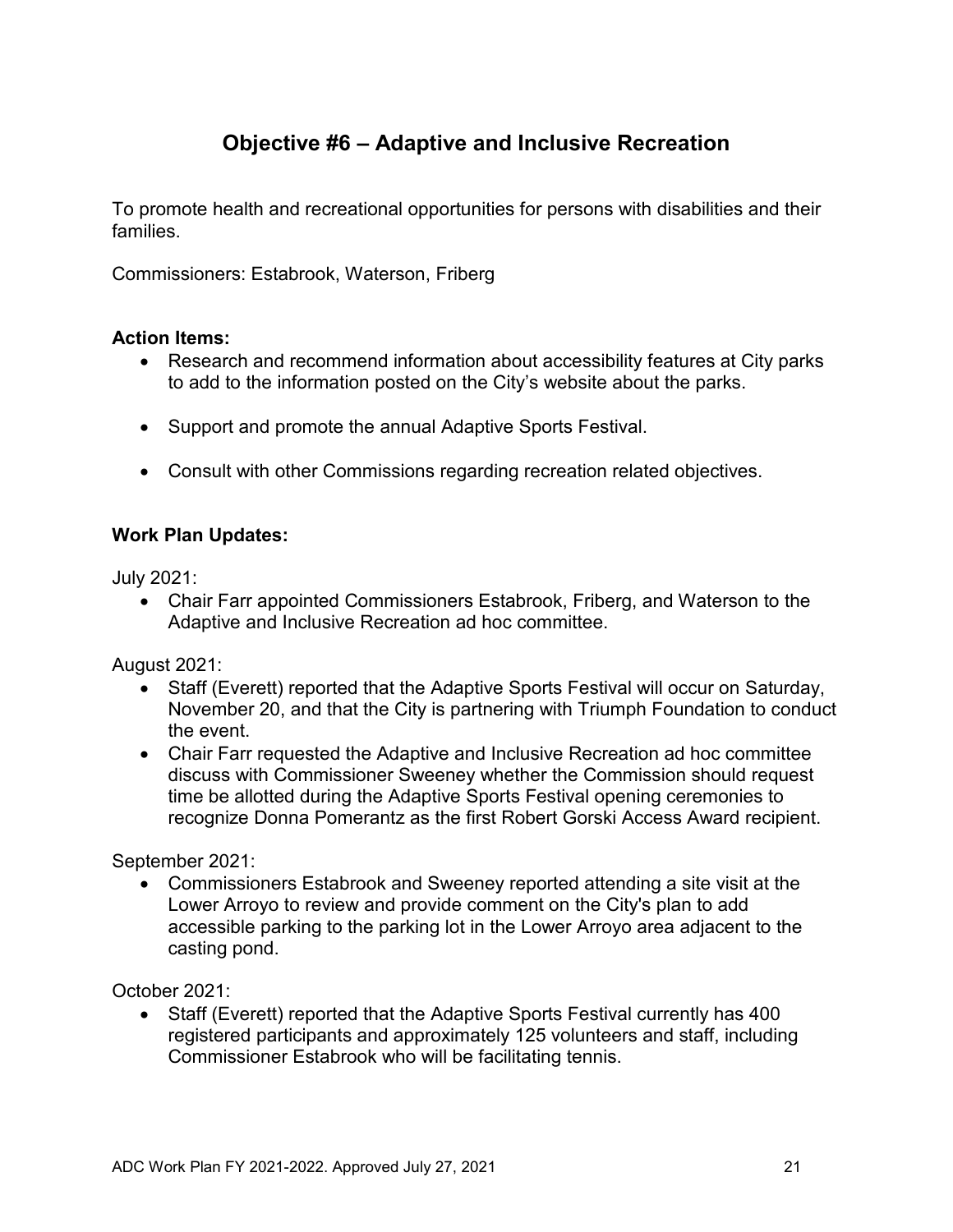November 2021:

- Chair Farr and Commissioners Sweeney, Estabrook, Waterson and Jagusch attended the Adaptive Sports Festival where they volunteered to help with the event and provided information about the Commission to interested community members. Chair Farr also made comments on behalf of the Commission during the event's opening ceremonies.
- Chair Farr suggested that the Commission recommend memorializing Commissioner Estabrook's role in bringing the Adaptive Sports Festival to Pasadena via a method to be further discussed.
- Commissioner Friberg led a discussion about what accessibility features at City parks the Commission would like added to the park information available on the City's website.

December 2021:

• No update due to meeting cancellation.

January 2022:

- Staff (Everett) shared that the Adaptive Sports Festival is tentatively scheduled to take place on Saturday, November 5, 2022.
- The Commission unanimously voted to approve the Adaptive and Inclusive Recreation ad hoc committee's recommended additions to the City's online Parks and Facilities directory, to include information about the following items:
	- o Accessible parking (on-site or on-street)
	- o Accessible restrooms (single or multi-user)
	- o Playground accessibility information (accessible play components, surface material, accessible routes)
	- o Sitting areas (availability and type)
	- o Distance of accessible walking paths; and
	- o Distance to closest transit stops.

February 2022:

- Commissioner Sweeney led a discussion about the Commission possibly recommending that the Lower Arroyo Streamside Walk project include a trail that is specifically designed to be welcoming to and accessible for people with mobility disabilities. Chair Farr appointed Commissioners Sweeney, Waterson, Friberg, and Estabrook to the Lower Arroyo Streamside Walk accessibility ad hoc committee.
- The Commission unanimously voted to inform the Recreation and Parks Commission that they are working on a recommendation about designing an accessible trail as part of the Lower Arroyo Streamside Walk.

March 2022:

• Commissioner Friberg provided an update on the Adaptive and Inclusive Recreation ad hoc committee's efforts to add information about park accessibility to the City's website and shared that the Parks Division has agreed to assist with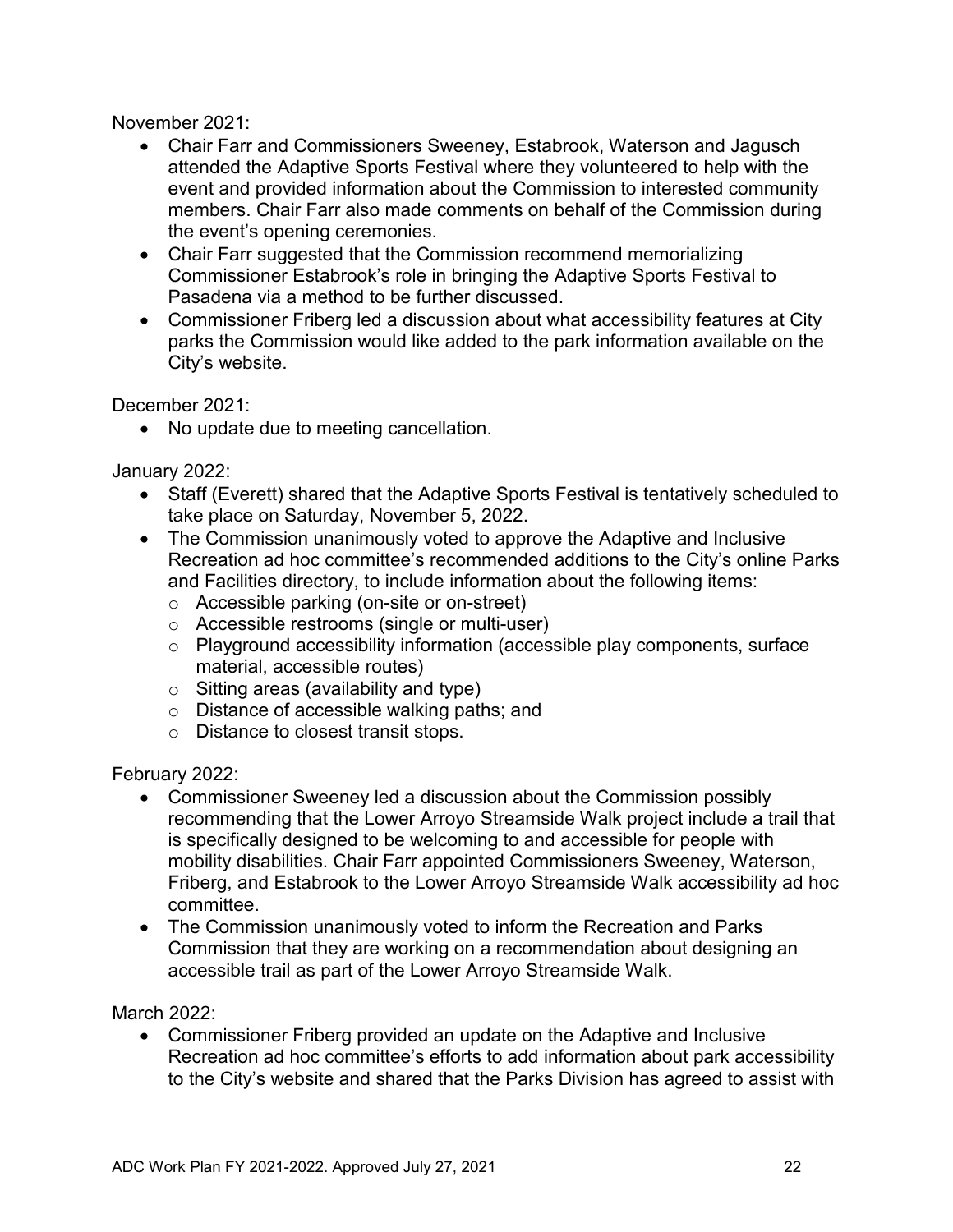collecting data about park accessibility features discussed at the Commission's January meeting.

• Staff (Everett) reported that the information the Commission provided about the Lower Arroyo Streamside Walk accessible trail was forwarded to the Recreation and Parks Commission staff who shared it with the Recreation and Parks Commission Accessibility and Disability ad hoc committee.

March 2022:

• No update provided.

April 2022:

• No update provided.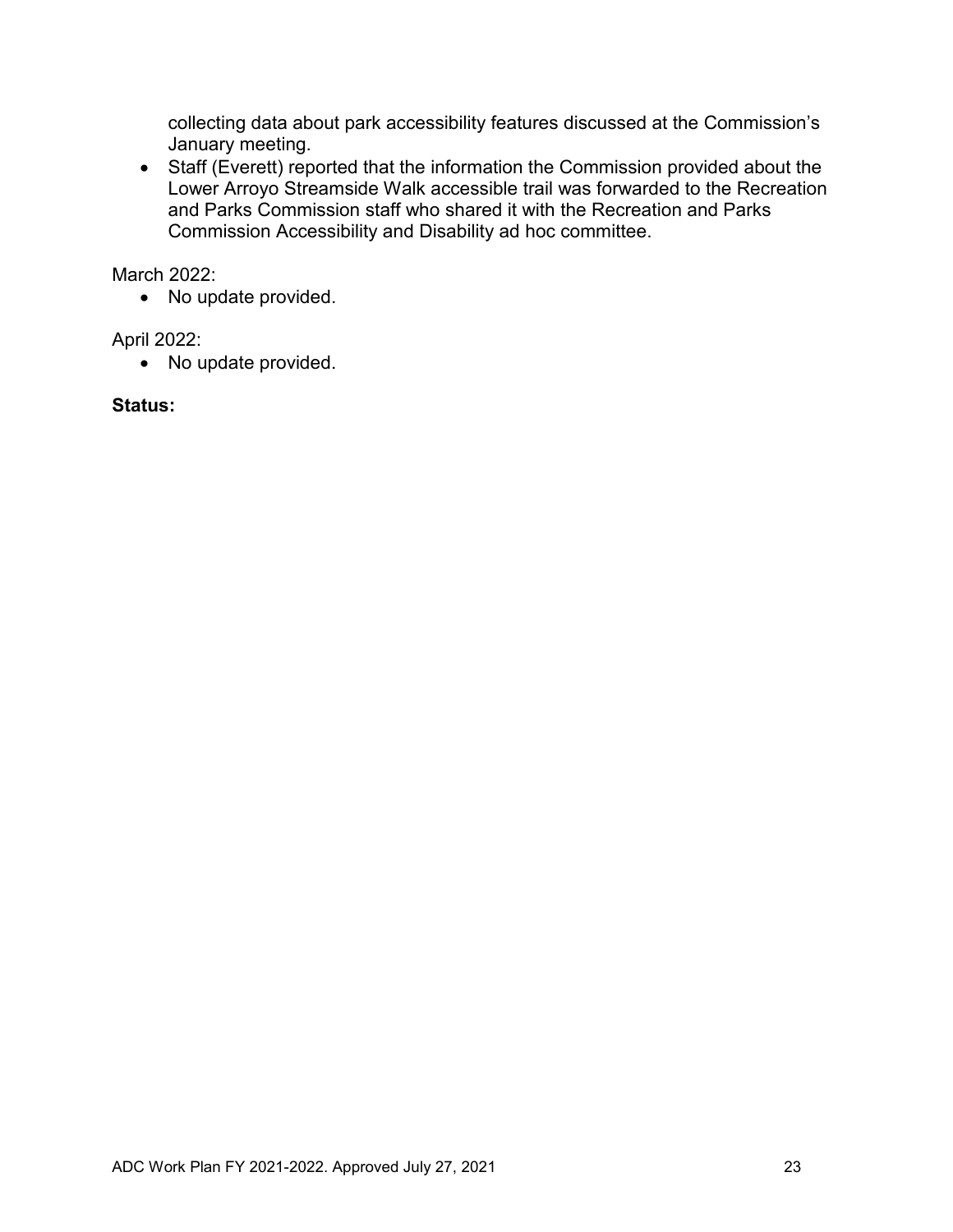# **Objective #7 – Employment**

<span id="page-23-0"></span>To promote the employment of people with disabilities in the Pasadena community.

Commissioners: Rogers, Estabrook, Jagusch

#### **Action Items:**

- Study and examine opportunities for and barriers to employment for people with disabilities in order to inform potential recommendations about increasing the employment of people with disabilities in the Pasadena community, including researching support and resources that employers may need.
- Research information about the City of Pasadena ROSE program outreach, application, and interview process and recommend opportunities to increase participation for young people with disabilities.
- Research information about the MASH program outreach, application, and interview process and make recommendations about how to decrease barriers to participation for people with disabilities.

# **Work Plan Updates:**

July 2021:

- Chair Farr appointed Commissioners Rogers, Estabrook, and Jagusch to the Employment ad hoc committee.
- The Employment ad hoc committee met on Monday, July 26, to discuss possible questions for the ROSE and MASH presenters at the Commission's meeting on Tuesday, July 27.

August 2021:

- Commissioner Rogers reported that the City Council meeting on Monday, October 4 will celebrate National Disability Employment Awareness Month with a proclamation from the City Council and comments from Chair Farr and staff (Everett) about employment for persons with disabilities.
- Commissioner Estabrook contacted the Southern California Resources Services for Independent Living (SCRS-IL) and Commissioner Rogers contacted Jennifer Pringle (Assistant Principal of Special Education & Student Support Services, Pasadena High School) and the Frostig School to share information about the ROSE and MASH programs.
- The Employment ad hoc committee drafted a list of agencies in Pasadena that support individuals with disabilities who are seeking employment and presented it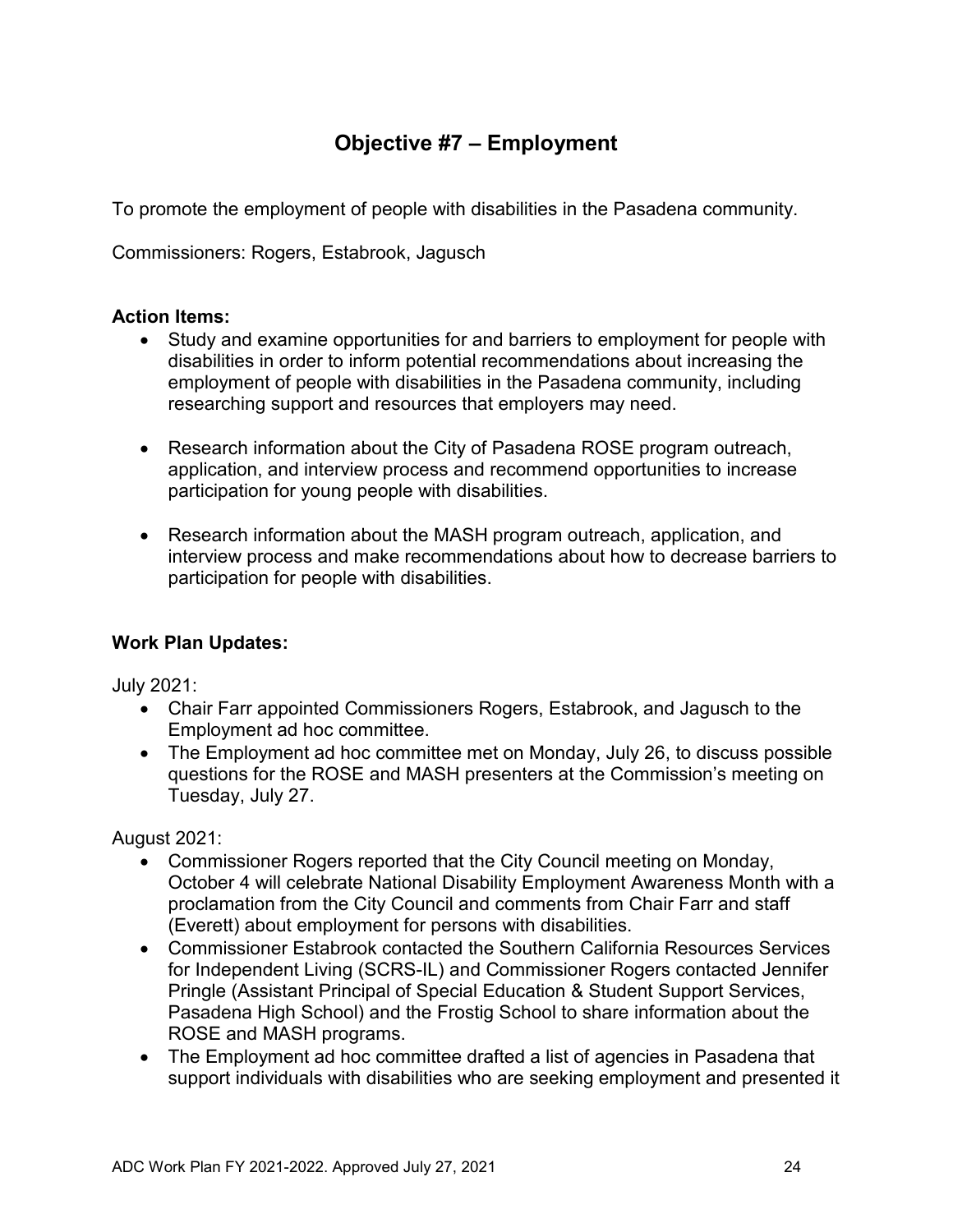to the Commission. The list will be further reviewed and discussed at the September meeting.

September 2021:

• The Employment ad hoc committee recommended that the Commission provide City staff a list of agencies in Pasadena that provide services to individuals with disabilities who are seeking employment, with the recommendation that the agencies are informed when City employment programs such as MASH and ROSE are accepting applications.

October 2021:

- The Commission received a presentation from the Human Resources Department on policies and procedures for providing accommodations for job applicants.
- Commissioner Rogers provided an update that Smart & Final, Home Depot, and Michaels were honored by Pasadena Civitan Club as local employers of persons with developmental disabilities at a reception on Thursday, October 14. Several City representatives, including Mayor Victor M. Gordo, attended the reception.
- Commissioner Rogers informed the Commission that Governor Newsom signed Senate bill 639 on Monday, September 27, ending an exception that allowed businesses with special licenses to pay people with disabilities subminimum wage for their work.

November 2021:

- Commissioner Rogers reported about a new assistive technology tool, the TD Pilot, which will help employees with disabilities by using an Apple iPad with eye tracking technology.
- Staff (Everett) reported that disability based requests for program modifications and auxiliary aids and services for the ROSE program participants will be facilitated by the Parks, Recreation and Community Services Department and that she is assisting PRCS staff to develop policies and procedures to respond to any requests.

December 2021:

• No update due to meeting cancellation.

January 2022:

- The Employment ad hoc committee met with Staff (Everett) on Wednesday, January 19 to review the work plan action items, list of local agencies serving individuals with disabilities who are seeking employment, and employment programs offered by the City (ROSE and MASH).
- Staff (Everett) shared that the MASH application period will be open from Thursday, February 3 through Monday, February 17.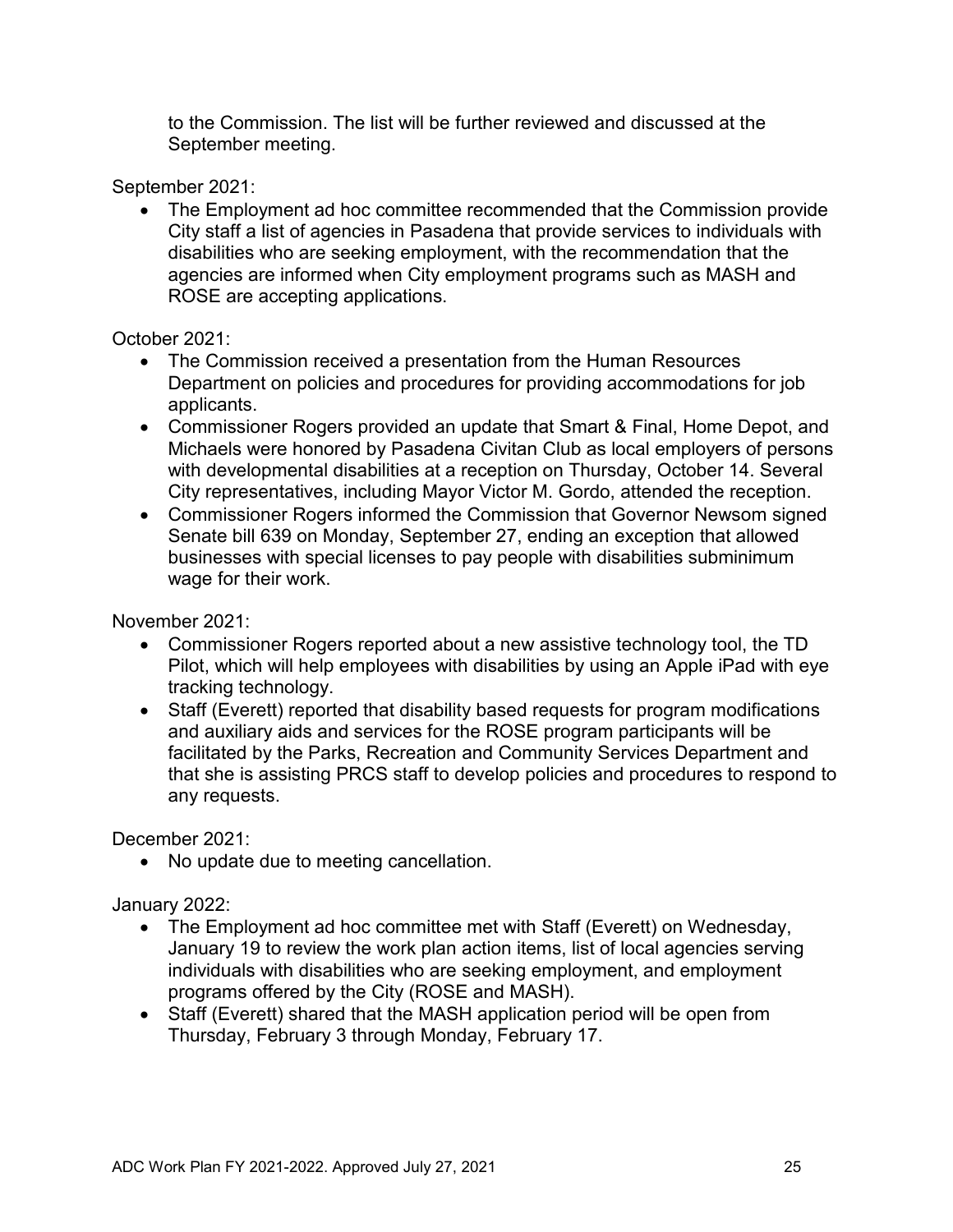February 2022:

• The Employment ad hoc committee provided an update that they have contacted the nine previously identified agencies in Pasadena that support individuals with disabilities who are seeking employment to inform them about the MASH program application deadline.

March 2022:

• The Employment ad hoc committee provided an update that they have contacted the nine previously identified agencies in Pasadena that support individuals with disabilities who are seeking employment to inform them about the ROSE internship program application deadline.

April 2022:

- The Commission received a presentation from the Pasadena office of the Department of Rehabilitation about their employment services for people with disabilities.
- The employment ad hoc committee met in advance of the Commission meeting to discuss possible questions for the presenter from the Department of **Rehabilitation**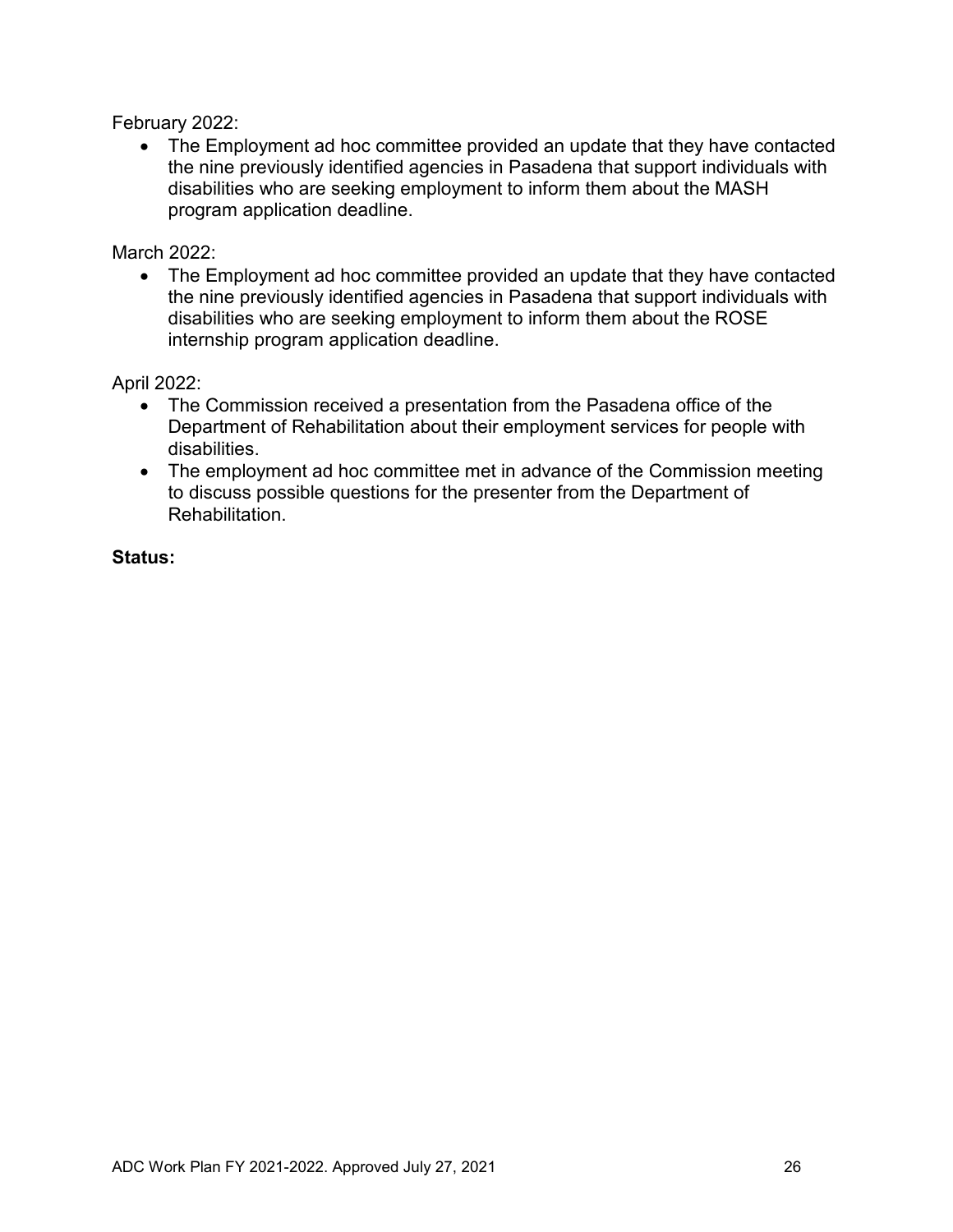# Accessibility and Disability Commission Presentation Calendar FY 2021-2022

To be scheduled:

- Presentation from the One Arroyo Foundation
- Presentation on the accessibility of the City's website and digital communication

July 2021

• City of Pasadena MASH and ROSE employment program information

August 2021:

- Housing Department presentation on programs and services for people with disabilities
- Robert Gorski Access Award recognition

September 2021:

• Presentation about the City's Redistricting process

October 2021:

• Human Resources Department presentation on policies and procedures for providing accommodations to job applicants.

November 2021:

• No presentation scheduled

December 2021:

• Meeting cancelled due to holiday

January 2022:

• Presentation from the Alisa Ann Ruch Burn Foundation (AARBF) about services they provide for people with disabilities – Daniel Chacon (Assistant Director – Northern California), Margarita Rodriguez (Senior Regional Manager – Southern California), and ER Ruiz (Burn Survivor, Community Member, and Pasadena Resident)

February 2022:

• No presentation scheduled

March 2022:

• No presentation scheduled

April 2022:

• Information about the Department of Rehabilitation's employment support services for people with disabilities – Luis Covarrubias (Senior Vocational Rehabilitation Counselor)